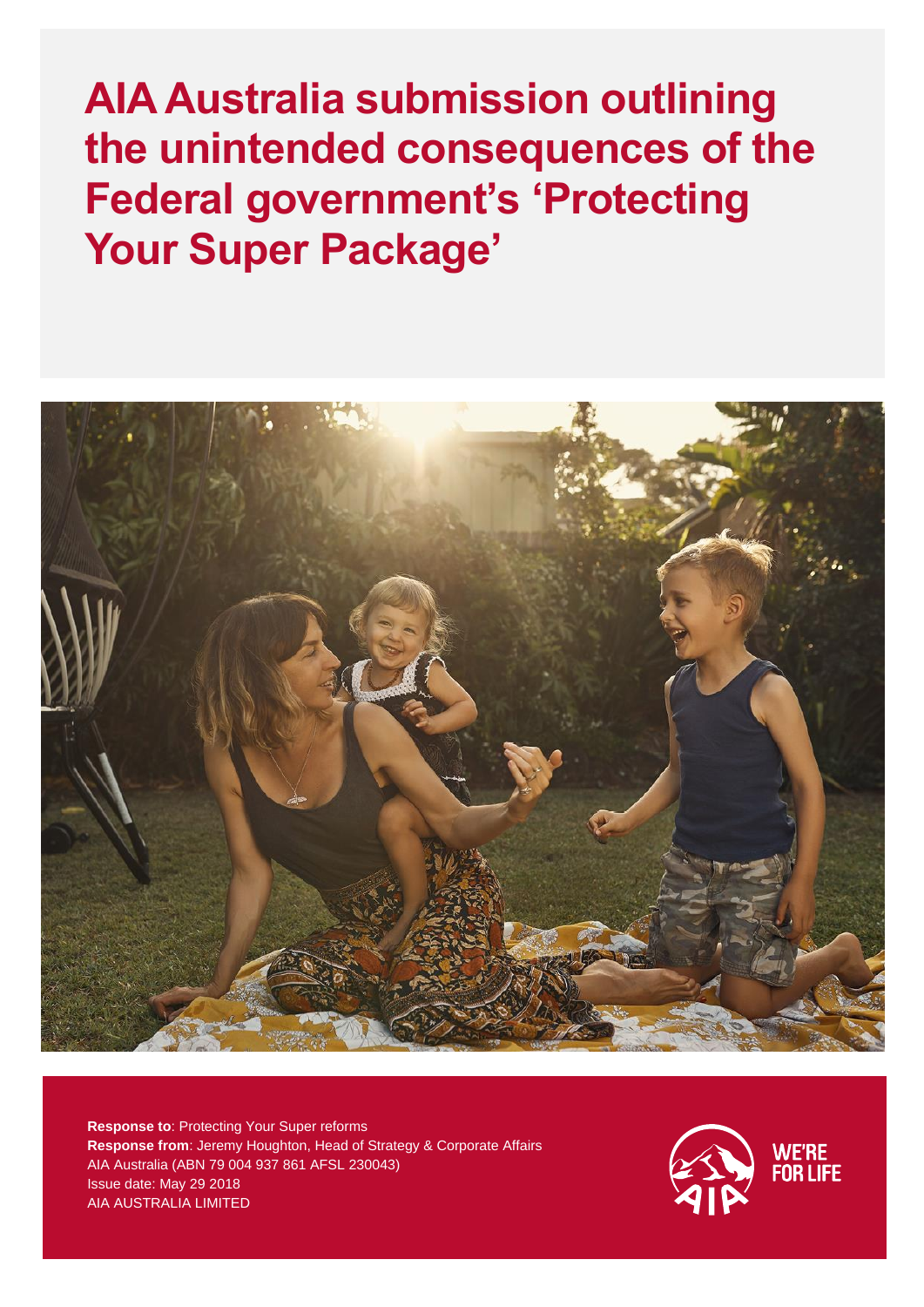# Table of Contents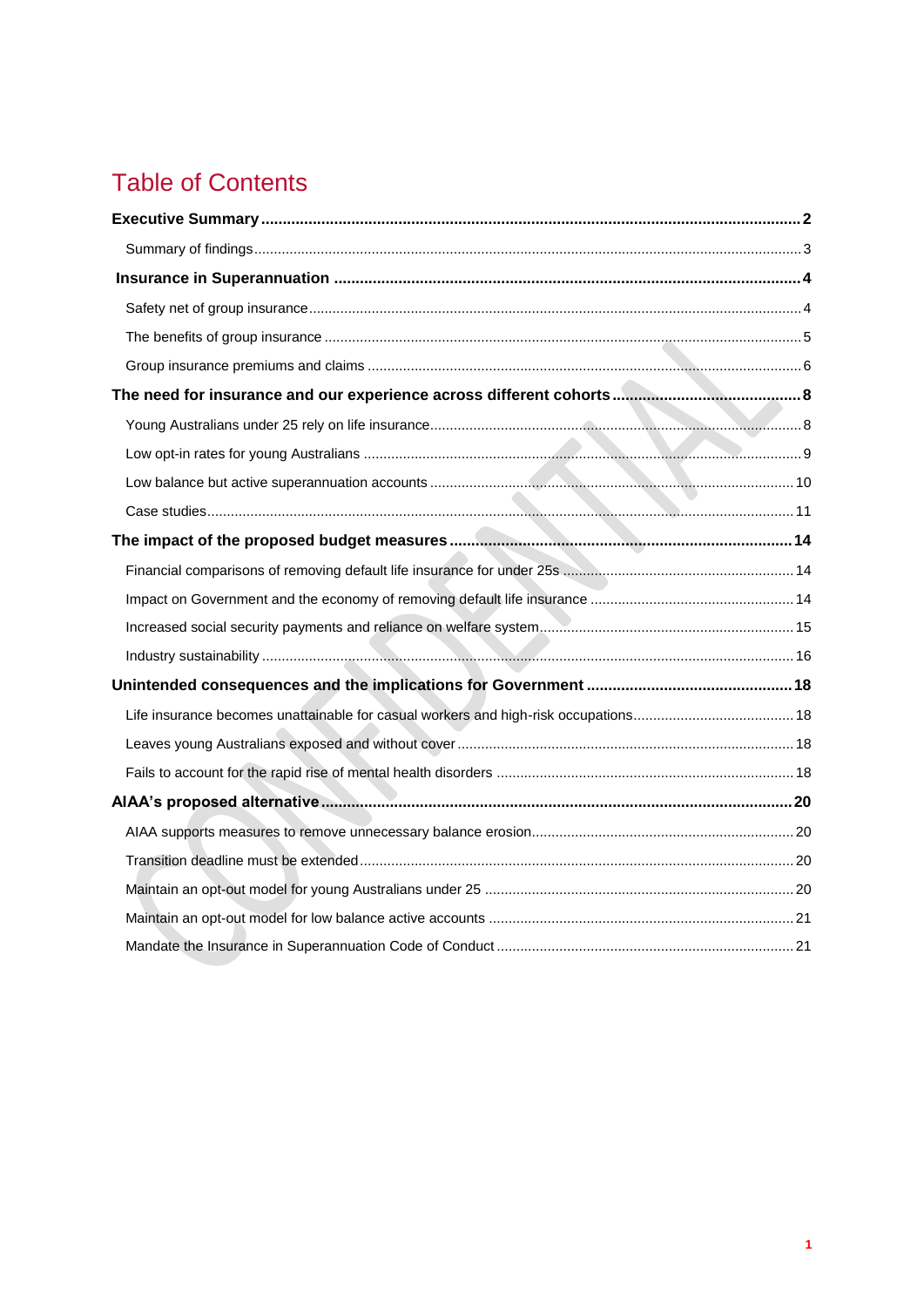# <span id="page-2-0"></span>Executive Summary

AIA Australia (AIAA) supports the Government's intention to protect superannuation balances from inappropriate erosion via its 'Protecting Your Super' package, and recognises the need for reforms to improve the system and deliver the right balance of appropriate protections to suit all member needs.

Insurance is a key feature of the superannuation system which is relied upon by a significant number of members and their families each year, guarding against the risk that an individual may be impacted by an unfortunate event or injury where they are unable to continue building a superannuation balance.

It is AIAA's view that the Government has not appropriately assessed the serious and unintended consequences of these reforms, which will significantly disadvantage vulnerable individuals in society, in particular young Australians under 25 and those with low balance active superannuation accounts.

The Government's package – announced in the 2018/19 Budget – proposes that superannuation funds offer insurance on an opt-in basis in relation to accounts:

- that have balances below \$6,000:
- of new members who are under 25 years old; or
- that have not received a contribution for 13 months or longer.

In the recent Productivity Commission draft report *'Superannuation: Assessing Efficiency and Competitiveness'*, it was noted that the most significant financial gains for members will come through the removal of duplicate accounts, which it describes as 'by far the most egregious driver' of balance erosion and estimates that the annual cost is \$1.9 billion of excess premiums for members.

AIAA welcomes reforms that support the removal of duplicate accounts and believes this can be achieved through the Government's proposed opt-in model for inactive members, where a contribution has not been received in 13 months or longer. By adopting this measure, which is broadly consistent with the Insurance in Superannuation Working Group Voluntary Code of Practice, the Government can achieve two thirds of its targeted costs savings and address the primary concerns of duplicate accounts.

<span id="page-2-1"></span>However, the proposed changes have not adequately considered the unintended and serious consequences of removing cover for those under 25, nor the impact of low balance active superannuation accounts. While the Government has prioritised further cost savings in these measures, this submission highlights that the financial gains will be minimal for the majority of young members, and a financial drain on the economy. The reforms do not represent good value for money, nor will minor gains in personal savings offset the benefits of being protected via the important safety net of life insurance in superannuation.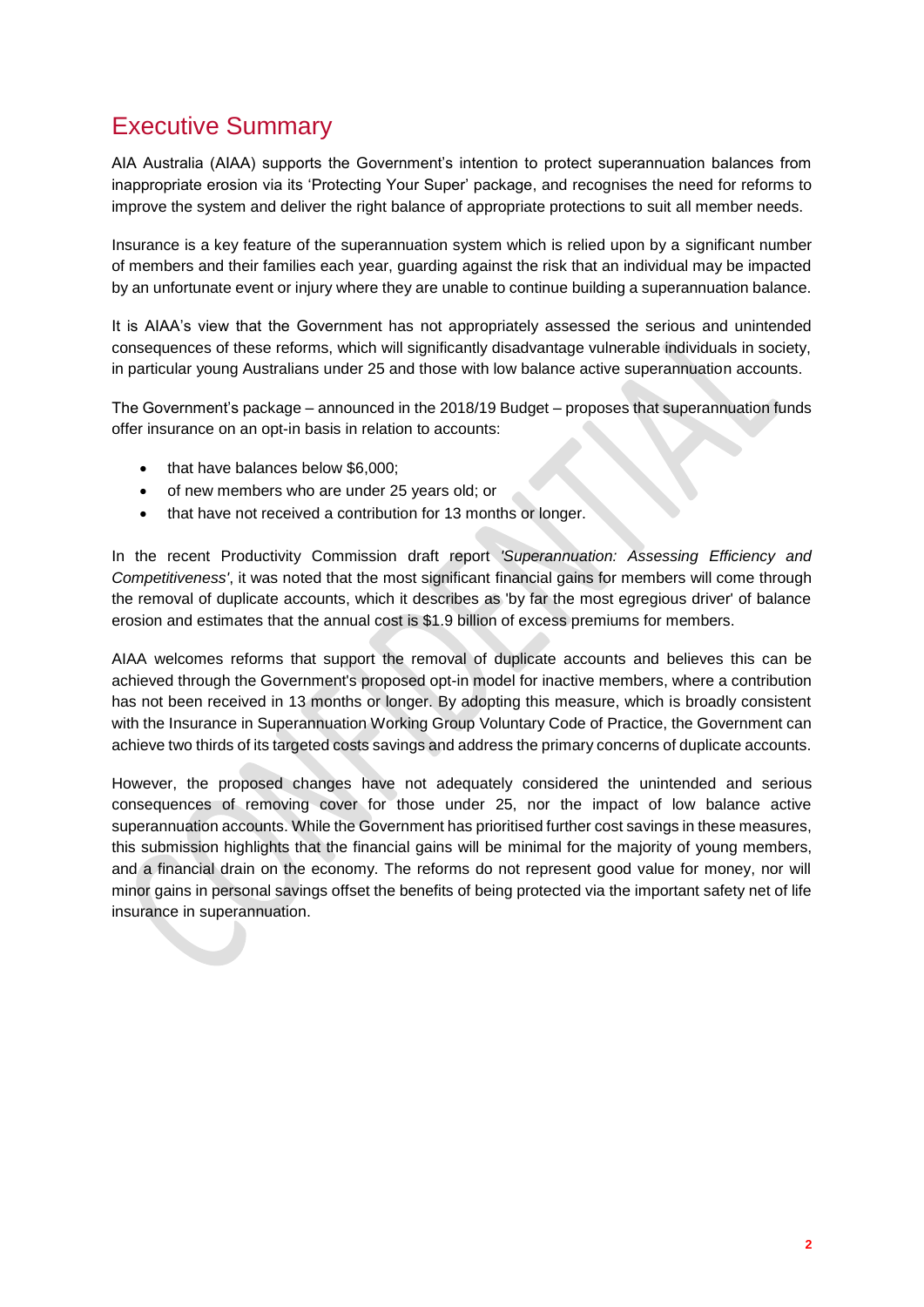## Summary of findings

The basis of AIAA's concerns in relation to the proposed reforms are summarised as follows:

- 1) They **do not address the erosion of superannuation balances** and will not have a material impact on an individual's retirement balance. The likely benefit is just 0.27 per cent or \$1,400 over the course of an individual's working life due to increased premiums for remaining insured members<sup>1</sup>.
- 2) The reforms will **cost the Government and Australian economy \$2.46 billion** annually. The Government will also only **experience marginal tax revenue gains** of just \$29.9 million each year.
- 3) AIAA protects more than **750,000 members with active but low balance superannuation accounts**, which represents a quarter of all AIAA group policy holders. **These members have insurance needs**, with more than \$75 million in claims paid in 2017.
- 4) There are **major sustainability risks**, with premiums for remaining insured members to increase by up to 15 per cent as a result of the demographics of the group insurance risk pool changing and opt-in behaviours.
- 5) Once implemented, the reforms would **leave more than 90 per cent of young Australians under 25 without cover**, with the 'opt-in' rate potentially as low as 2 per cent. This represents around 1.4 million young people under 25 being without much needed financial protections<sup>2</sup>.
- 6) Young Australians are **less likely to opt-in due to over optimism about their risk**, **and apathy** – 40 per cent of young members are unaware what their superannuation balance is, let alone being in a position to consider their specific insurance needs and take active steps to opt-in.
- 7) **Australians rely on the safety net of group insurance**, with claims and benefit payments growing year on year. AIAA has paid \$84 million on 1200 claims for people under 25 since 2015.
- 8) **More than 585,000 people under 25 work on a full time-basis<sup>3</sup>** , representing 40 per cent of the entire under 25 working population. 45 per cent of these full-time workers are in blue collar jobs.
- 9) Workers in **casual employment or high-risk jobs** such as the mining and construction industries may be **unable to attain life insurance, particularly for disability**.
- 10) The changes could result in **almost half of Australia's entire group insurance member population being without life insurance**, representing a potential 7 million people.
- 11) It would represent **a backward step in supporting individuals with a mental health disorder**, with mental health claims the largest claim cause of Total and Permanent Disability (TPD) for under 25s and the third largest for Income Protection (IP).
- 12) The **welfare system isn't equipped to support individuals at the same level** as life insurance, with Youth Allowance payments at 18 per cent of the national average wage and Disability Support Pension only 34.5 per cent. IP claimants receive up to 75 per cent or more of their pre-disability income.

 $\overline{a}$ 

 $1$  Based on a projected average account of \$528,300 based on today's dollars

<sup>&</sup>lt;sup>2</sup> ABS Census 2016

<sup>3</sup> ABS Census 2016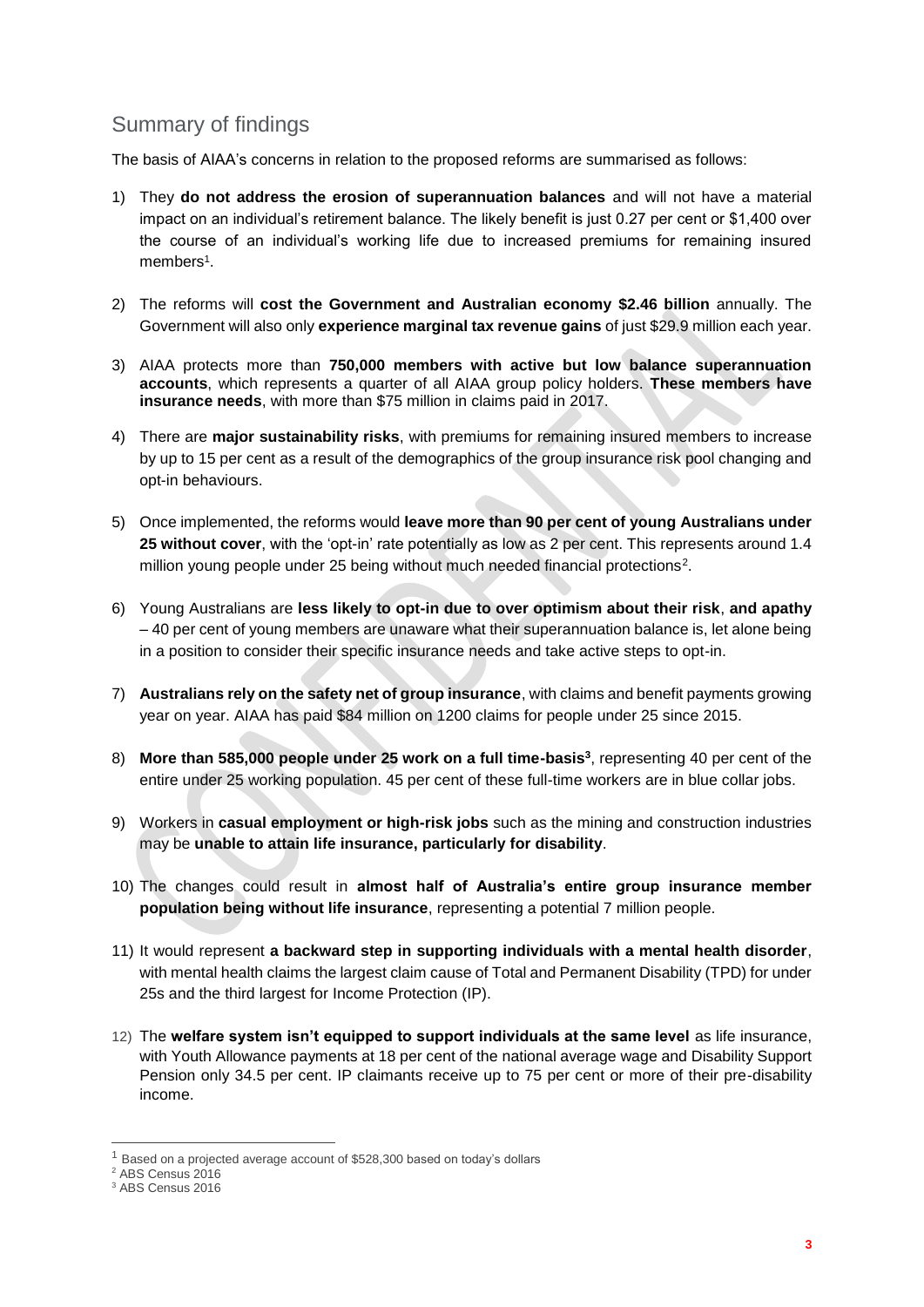# <span id="page-4-0"></span>Insurance in Superannuation

Group insurance benefits everyone in society because it delivers protections for all. The system works by distributing risk across a pool of known members to form a 'community rating' within a fund, allowing for lower premiums, limited or no underwriting, broader coverage and fewer administration fees. This collective response to risk benefits all Australians and can only be achieved on an opt-out basis.

Group insurance was specifically designed in this way to be efficient and offer wide-ranging benefits to members, as well as the Government and broader economy by way of reduced social security benefits and increased spending capacity for members and their families. Within this, the default opt-out model provides all members with access to insurance, which results in a robust payoff at the wider societal level via a cross subsidisation of risk across large groups of individuals via their group schemes.

This system has delivered significant value for Australians. AIAA paid more than \$1 billion in claims to group insurance members on more than 15,000 claims in 2017. The industry paid \$6.4bn in claims to insurance in superannuation members in 2016/17<sup>4</sup> .

### <span id="page-4-1"></span>Safety net of group insurance

Life insurance is a core element of superannuation, which provides an important safety net for individuals who are least likely to consider their insurance needs, including young people. By design, it provides cover to exactly those individuals who would either not opt in to or be unable to attain insurance cover at all, or on reasonable terms.

For a significant number of members each year, they or their dependents need to call on life insurance in superannuation much earlier than expected and for a longer period of time due to a death, illness or disability. In these events, life insurance is paramount to ensure an individual's needs are met.

The default system currently provides coverage to almost 70 per cent of individuals with death and TPD cover<sup>5</sup> ; while, more broadly, the default opt-out group insurance system supports more than 95 per cent of working Australians with life insurance<sup>6</sup>. The benefits of coverage are significant and have been articulated in research by Rice Warner as<sup>7</sup>:

*"Within group schemes, there is a large affinity to occupation; for many individuals, group insurance is their only means of viable access to insurance (especially for individuals with risky occupations). In the absence of group life insurance (for example if group life insurance were to become opt-in in nature, and take up rates dropped to an expectedly low single-digit rate), many individual's only recourse would be to seek retail type insurance, individually rated insurance with medical, financial and lifestyle underwriting required, which would act to reduce their access to insurance or make it only available at unaffordable premium rates."*

In essence, through the distribution of risk across a pool of members, group insurance ensures that all individuals and groups in society are able to access the benefits and protections of life insurance. The default model does not discriminate against any member cohorts, such as individuals working in heavy blue collar or high risk occupations, nor against workers who would not qualify for life insurance in normal circumstances, or be unable to acquire cover on acceptable terms.

-

<sup>4</sup> APRA Annual Superannuation Bulletin June 2017

<sup>5</sup> Rice Warner – Insurance in Superannuation, 2016

<sup>6</sup> Rice Warner: Economic Impact of 2018 Federal Budget Proposed Insurance Changes, 2018

<sup>7</sup> Rice Warner: Underinsurance in Australia, 2017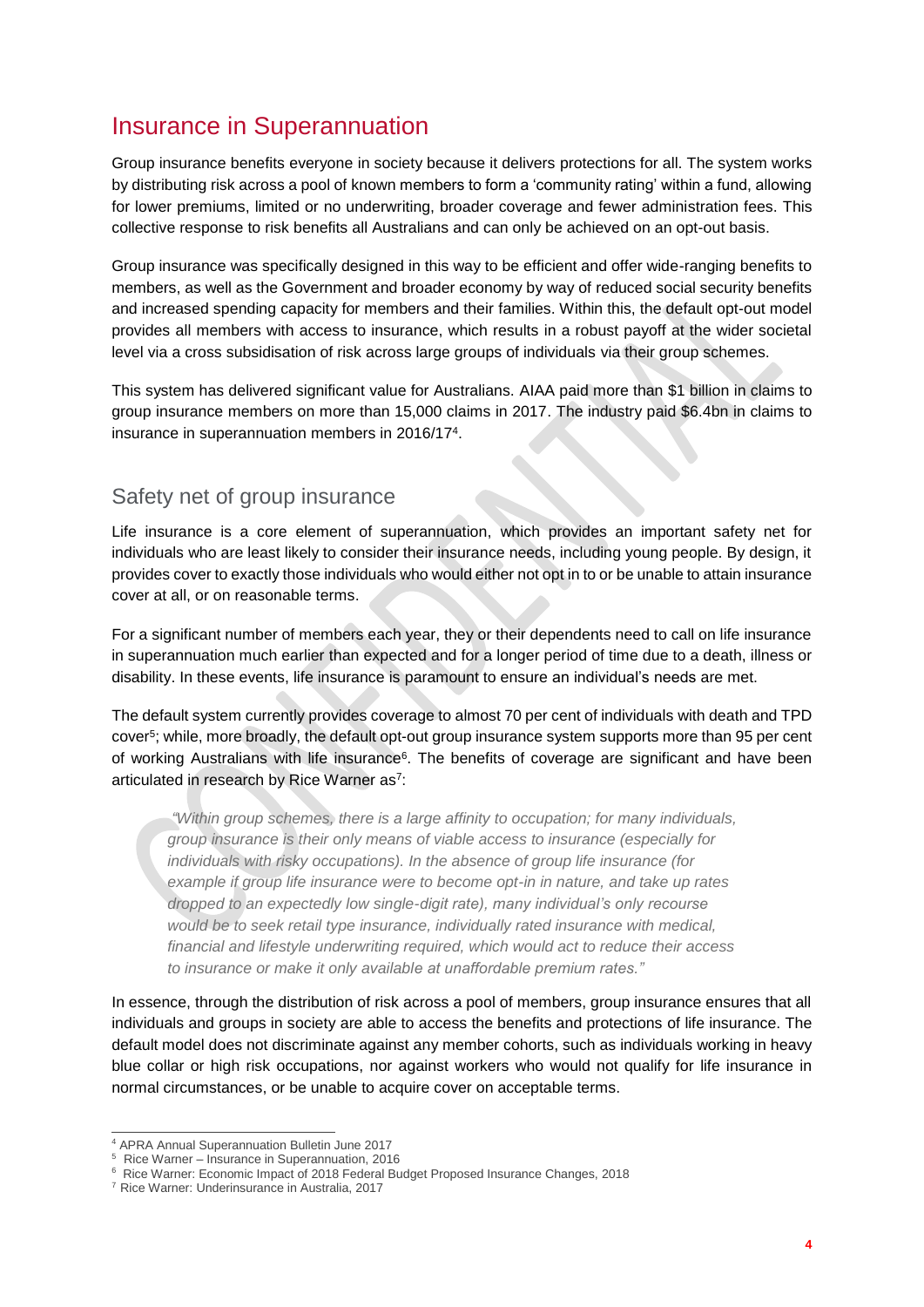## <span id="page-5-0"></span>The benefits of group insurance

Members receive substantial value through group insurance, with 81 cents in every dollar collected in premiums paid back through claims to the member<sup>8</sup>. By design, this value is often delivered through benefits payments to a minority in society, at a small cost for the majority. This is reflected in that the average benefit paid to an individual by AIAA is \$136,721 for death and TPD and \$23,257 for IP, while premiums are priced on as little as \$2.65 per week.

In considering the purpose of group insurance, it's important that its value isn't primarily assessed upon the ongoing and regular benefits received by an individual. The value of group insurance should not – and never should be – determined this way. The value of group insurance is in providing an invaluable safety net for all working Australians.

Unexpected life events do happen, and they happen at any age. When they do, group insurance provides the necessary protections to help mitigate against the often devastating and potentially lifechanging impacts of a serious illness, injury or disability.

To demonstrate this, the rate of group insurance benefits paid at AIAA in 2017 was as follows:

- 2.5 death and TPD benefits per 1,000 members with death and TPD cover
- 6.3 IP benefits per 1,000 members with IP cover

AIAA considers there to be numerous other benefits to the group insurance system, believing that:

- It is more efficient and reliable than self-insurance (such as personal savings) as this is rarely sufficient to support individuals and families over an extended period of time. This is particularly true for young people and individuals with low balances.
- It delivers greater value relative to other forms of life insurance due to low acquisition costs.
- It represents good value for money: 81 cents in every dollar is returned to the member
- It reduces the cost to Government removing the default insurance in super system in its entirety would result in a cost to Government and the broader economy of more than \$17 billion.<sup>9</sup>
- It provides financial protections during a working life, with an average of 2-6 people per 1,000 needing support each year of their working lives; and a comfortably funded retirement provided through superannuation savings are interwoven elements of a sound financial plan.
- It is more cost effective given that auto-enrolment allows for lower cost administration.

<sup>-</sup><sup>8</sup> APRA Statistics Summary 2011 to 2016

<sup>&</sup>lt;sup>9</sup> Rice Warner: Impacts of Removing Insurance from Superannuation, 2017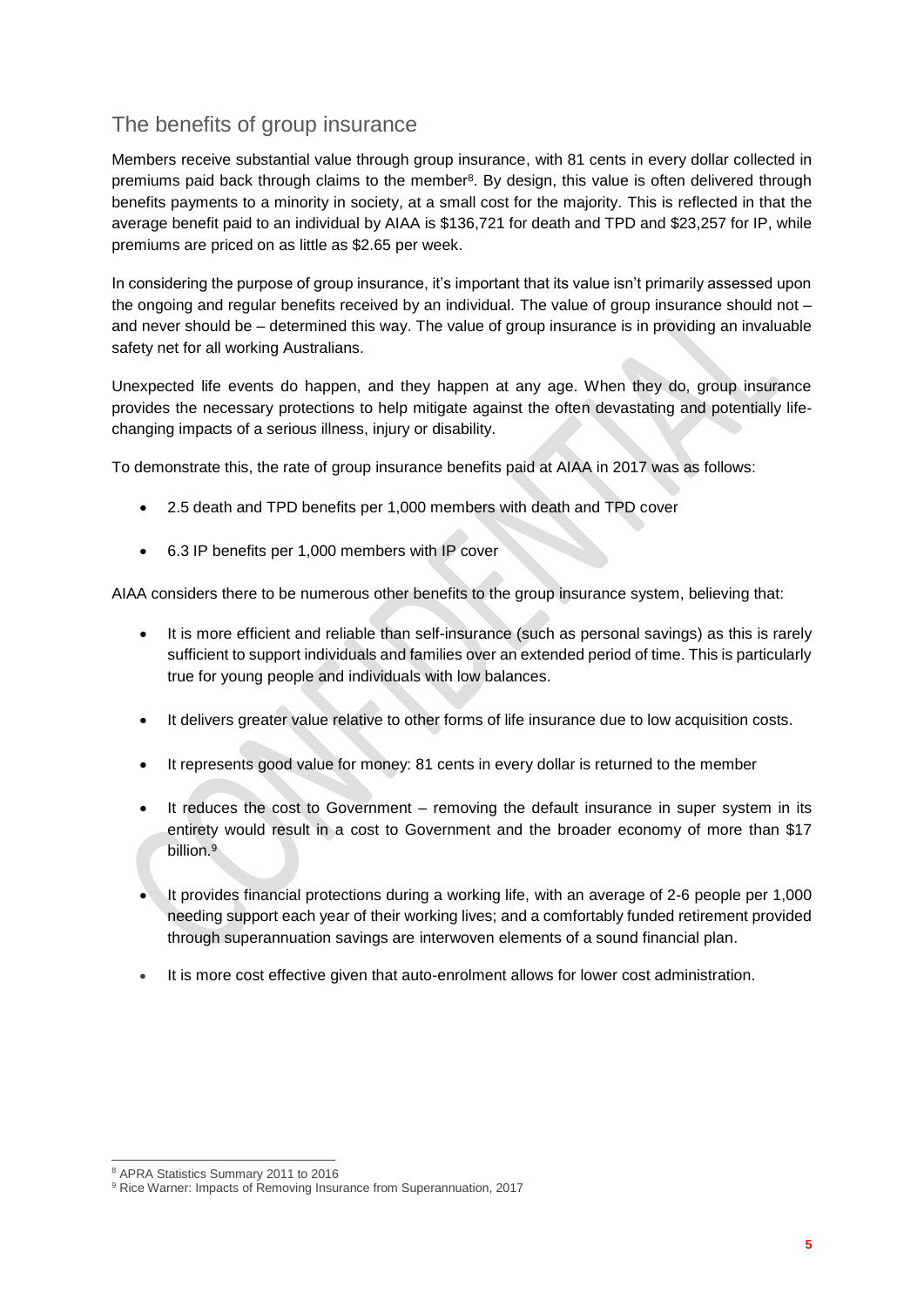### <span id="page-6-0"></span>Group insurance premiums and claims

#### Premiums collected are consistent with the claims experience

To demonstrate that the premiums collected are consistent with the claims experience, AIAA has analysed aggregate data over the past three years. This analysis shows that the proportion of premiums collected is fairly consistent with the proportion of claims paid across age bands, and that individuals do have insurance needs and that they do receive the benefits of claims. This is outlined in Table 1.

In any event, it's important to consider that life insurance is a product for the course of a lifetime. Small levels of cross subsidisation at younger ages and older ages do exist across the different funds, however members benefit from this cross subsidisation if they retain coverage across their life cycle.

Table 1 – Average proportion of premiums and claims across superannuation funds

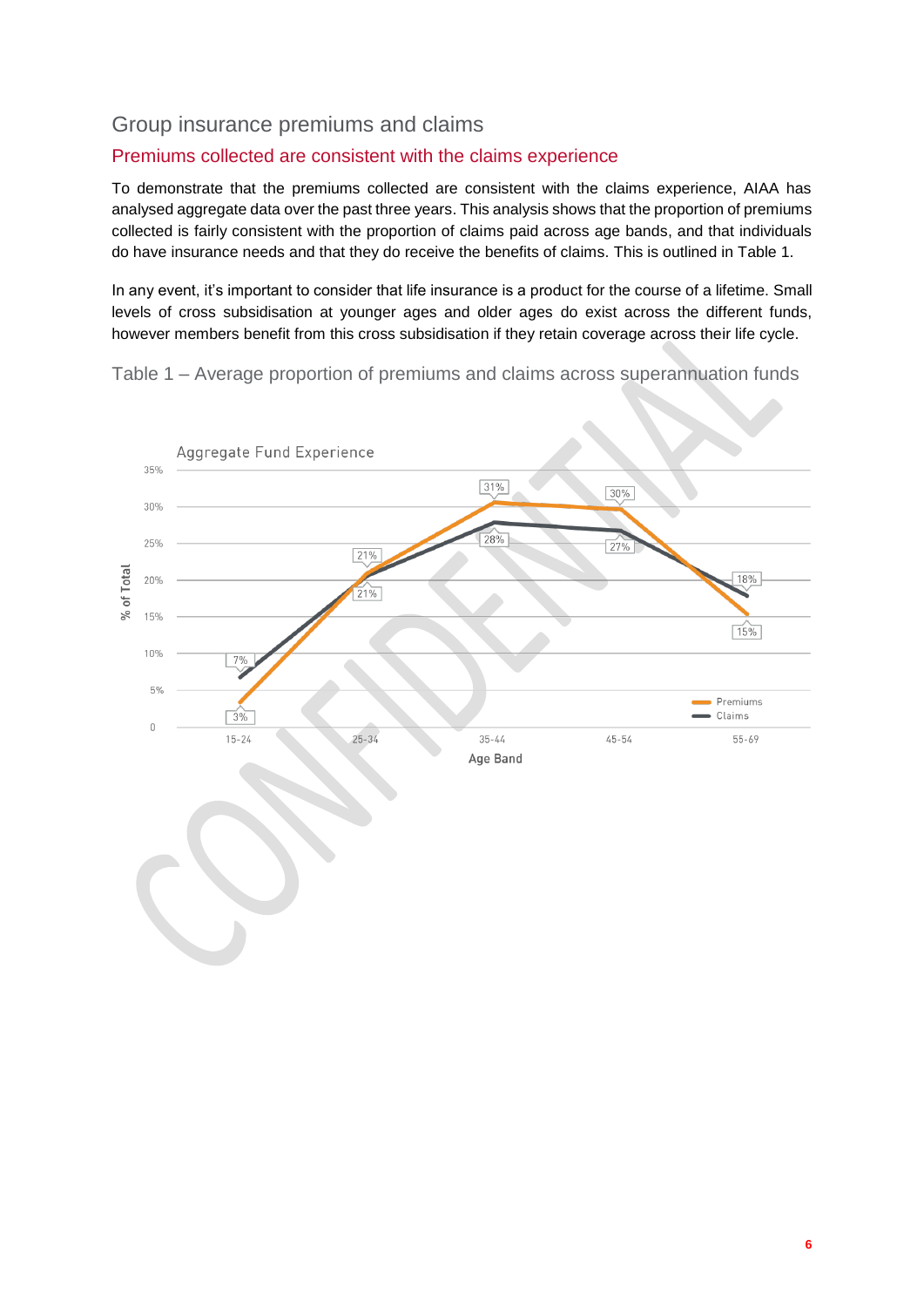### Premiums and benefits evolve to reflect needs over time

Analysing the aggregate data also highlights that premiums are cheaper for lower age bands, before increasing with age. This is outlined in Table 2. The fact that premiums are lower at a younger age reflects the increase in the propensity for members to claim as age increases.

Table 2 – Premiums and benefits evolve over time to reflect member needs

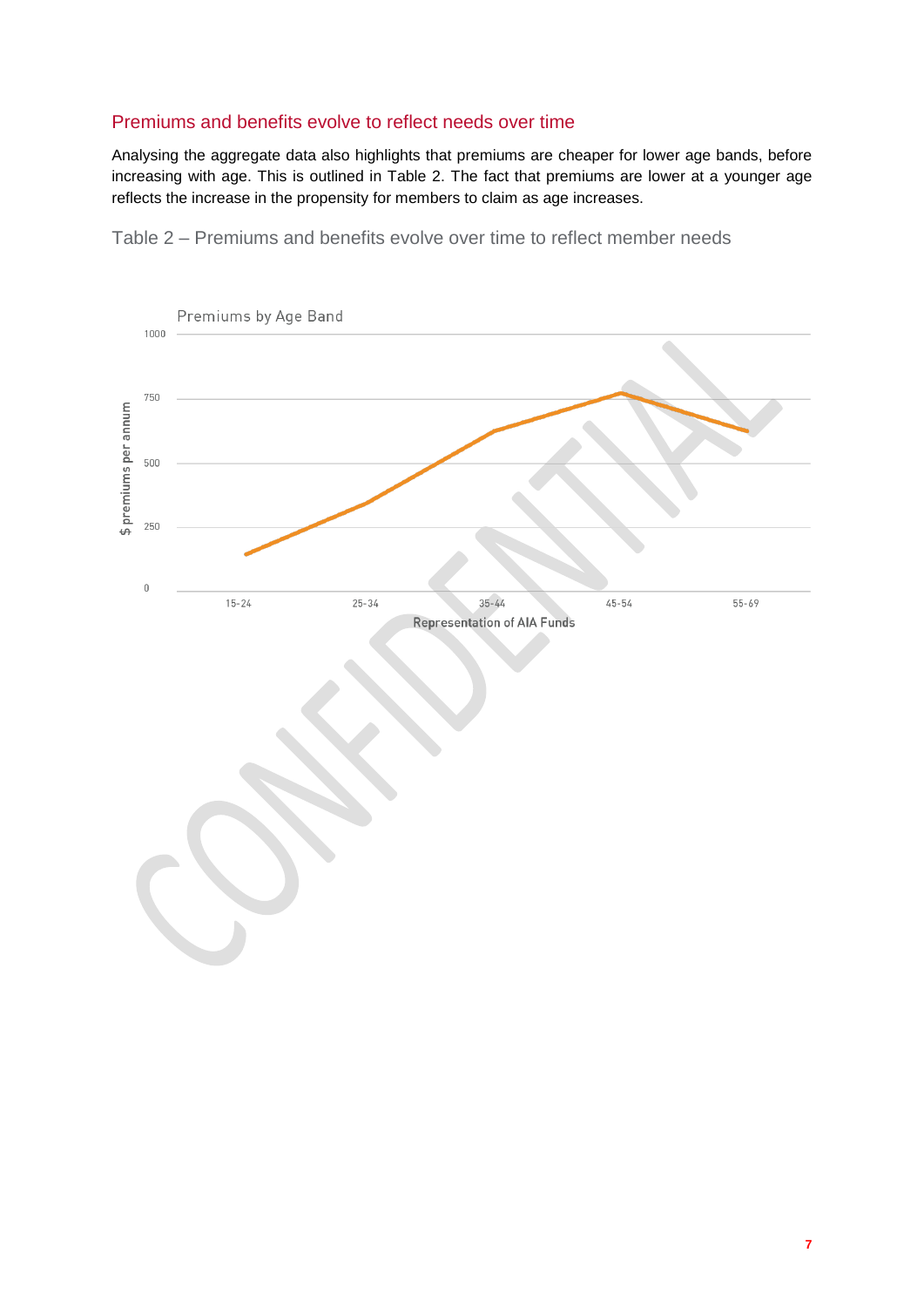## <span id="page-8-0"></span>The need for insurance and our experience across different cohorts

### <span id="page-8-1"></span>Young Australians under 25 rely on life insurance

<span id="page-8-2"></span>AIAA considers any policy decision based on the underlying notion that young Australians don't require the protections offered by life insurance as being ill-conceived. Young Australians do rely on life insurance and the absence of these protections would increase the health and financial risks of individuals under 25 should their working life be cut short by an unfortunate event.

AIAA also rejects the notion that life insurance should be removed for young people given that they are casual or part-time workers, with 40 per cent of workers under 25 doing so on a full-time basis. This equates to 585,000 full-time workers under 25<sup>10</sup>. Of those working full-time, 45 per cent also work in high-risk or blue collar industries such as mining and construction<sup>11</sup>.

In removing the default model for under 25s, the Government would be removing a much needed safeguard for young Australians, who without these protections face the prospect of having limited financial protections in place to deal with a serious injury or illness. The financial impact of this would depend upon a number of factors, including their level of debt, number of dependents, age and number of children, and other insurance products held.

Beyond those members who are married, have dependents or have a mortgage – the broader population of young people under 25 still have insurance needs, particularly for disability; and for these young Australians, their most valuable asset is their future earning potential. This is what life insurance protects and is reflected in the below analysis of AIAA's claims experience:

- AIAA paid \$84 million on 1200 claims for people under 25 since 2015. This grows year on year.
- Rates of IP and TPD claims at AIAA are approximately the same for people aged 20 and those aged 30. This is also reflected industry-wide.
- Mental illness is the largest claim cause at AIAA for permanent disability for members up to 25.

In considering the value of insurance, the Government must also recognise that debt levels – and the ability to repay debt in the event of an unforeseen event – is also a growing issue for young Australians, who will be exposed further without the necessary protections that come with a group insurance policy.

Figures published by the Australian Bureau of Statistics highlights the prevalence of an increasing dependence of debt among young people<sup>12</sup>.

- Of Australians under 25, one in four have debt worth 75 percent or more of their assets. The median debt to asset ratio is 0.40, which is the highest of the age bands.
- 14.6 per cent have debt three or more times their income. The median debt to income ratio is 0.34.
- Over 20 per cent of those aged under 30 have a mortgage.

 $\overline{a}$ 

<sup>10</sup> ABS Census 2016

<sup>11</sup> ABS Census 2016

<sup>12</sup> ABS: Household Income and Wealth, Australia, 2015-16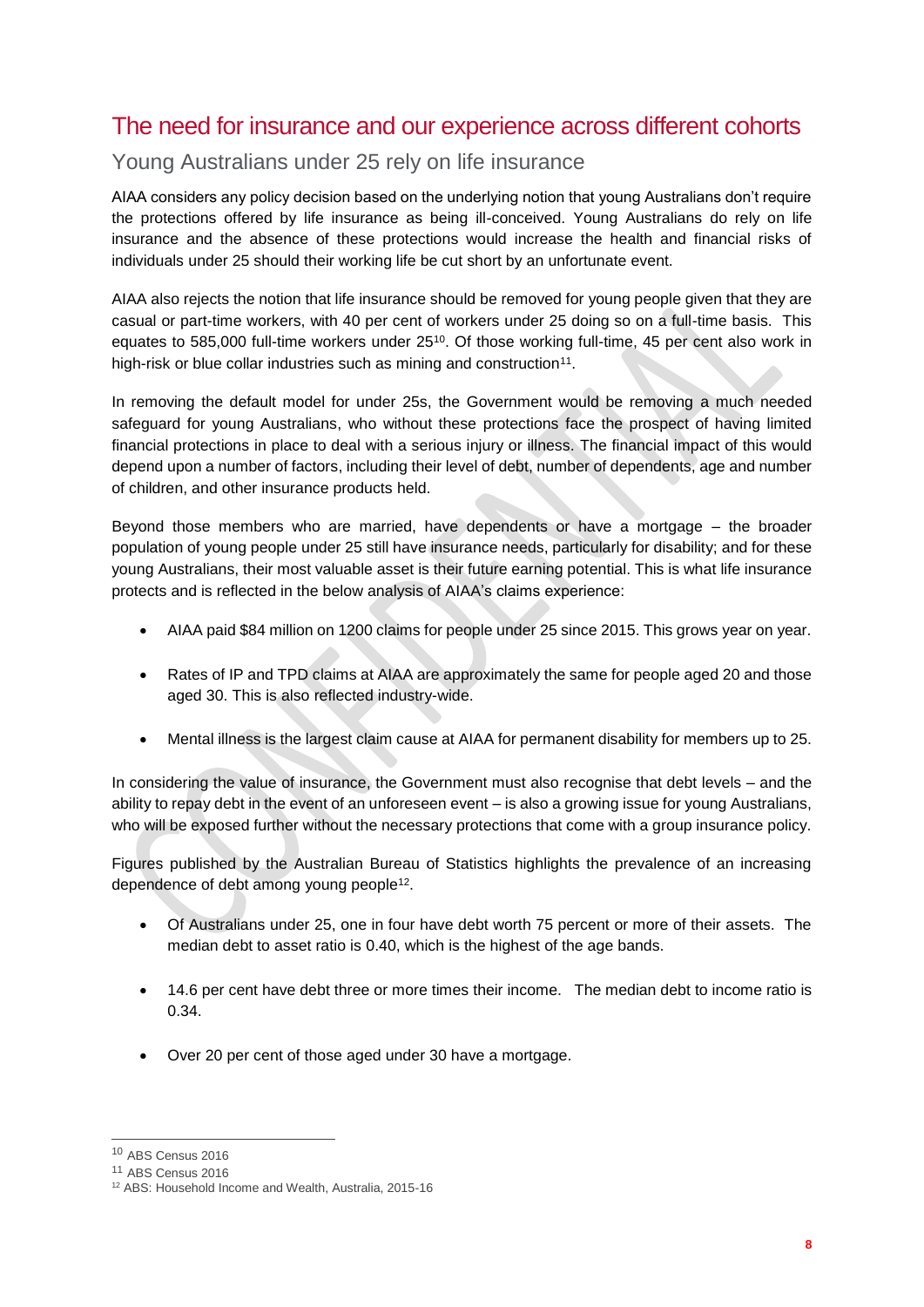The consequence of this debt as a result of an unforeseen life event is that the outstanding balance becomes the responsibility of a family member or dependant. It should be noted that 40 per cent of people aged under 30 are married or have dependants, refuting suggestions that all death benefits are paid to parents. One super fund reported to the Insurance in Super Working group (ISWG) that 70 per cent of death benefits paid for members aged from 21-25 were paid to a spouse or dependant. This emphasises the differences in the needs of members between funds, reinforcing why trustees are best placed to determine the insurance design for their members.

## Low opt-in rates for young Australians

AIAA modelling indicates that young Australians would be less likely to actively opt-in to life insurance due to over optimism about their risk, and apathy – 40 per cent of young members are unaware what their superannuation balance is, let alone being in a position to consider their specific insurance needs and take active steps to opt-in. The rationale behind these behaviours is well defined. When considering risk many people – and, in particular young people – have a mentality of "it will never happen to me". For others, the nature of life insurance can be quite confronting and unpleasant to consider. As a result, many would rather avoid considering the risk altogether, let alone take active steps to insure against it.

This is particularly concerning when you consider that young Australians are the least likely to consider their insurance needs, despite being less financially secure and having fewer accumulated funds in superannuation to support in the event of a serious illness or disability.

In an opt-in model, each trustee will determine the degree of risk it wants to protect its members from when accepting opt-in requests, which may include some form of underwriting that will likely exclude or limit the coverage offered to various member cohorts, such as:

- Hazardous and heavy manual occupations including construction, or those in high-risk industries such as mining
- Individuals with existing health issues that may prevent them from working in the future. These individuals would be unable to receive cover or have pre-existing conditions excluded.
- Casual workers and short-term contactors, who would likely be excluded or have limitations on the type of cover they may be granted (i.e. death only, but no coverage for disability).

Opt-in will not be offered universally, without some form of underwriting or limitations on who is allowed to opt-in and on what terms.

This issue needs to be more appropriately addressed by Government, as we know that 40 per cent of under 25s work on a full-time basis; and of those, 45 per cent work in high-risk or blue collar occupations<sup>13</sup>. For these individuals, their largest asset is their future income.

AIAA estimates that less than 10 per cent of young people are likely to opt in under the revised Government model, with opt-in rates potentially as low as 2 per cent even with extensive industry marketing campaigns.

This low rate of opt-in would reflect the inherent attitude of young people towards life insurance, where individuals undervalue the need to protect their income and their life, as outlined below:

 $\overline{a}$ <sup>13</sup> ABS Census 2016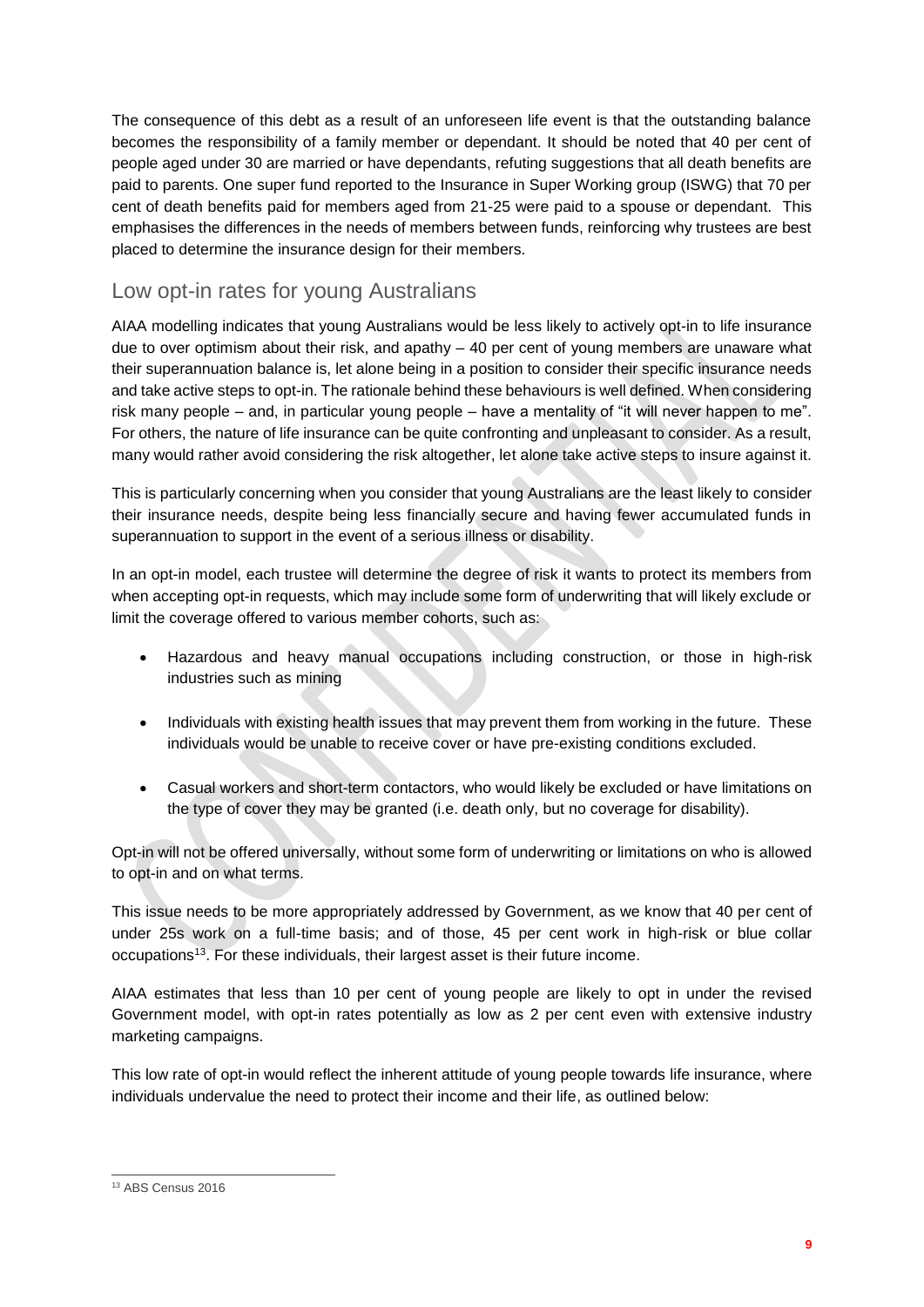- People with multiple health risk factors perceive themselves to be in good health, with 46 per cent of people with more than four risk factors still believing they are in good or very good health<sup>14</sup>
- Forty per cent of people would feel the impact of losing the primary income earners salary within a month; yet still, half of working age Australians said if not included automatically in their super that they would not have cover 15

Despite these views, there are 786,000 people who were unable to work due to ill health, injury or disability and received income support from a government or private source in FY2015/16.<sup>16</sup> A further 6.5 million Australians accessed sick leave entitlements in the same period.<sup>17</sup>

<span id="page-10-0"></span>At the same time, society is grappling with the increasing rates of mental ill health, with one in five Australians experiencing mental ill health every year, and half experiencing a mental health disorder in their lifetime<sup>18</sup>

### Low balance but active superannuation accounts

AIAA recognises and supports the fundamental need to protect members from the erosion of their superannuation balances as a result of multiple accounts. This was highlighted by the Productivity Commission as the largest driver of balance erosion at a \$1.9 billion annual cost to members.<sup>19</sup> The Government should address this need through their proposed opt-in model for inactive accounts, which is broadly in line with the Insurance in Superannuation Voluntary Code of Practice, achieving two thirds of their targeted cost savings.

They should not attempt to realise financial gains through removing the important safety net of life insurance for members with an active account, regardless of age or account balance. The central purpose of life insurance in superannuation is to protect individuals from unforeseen events by guarding against risk of a serious injury, illness or disability. By definition, an active account member is a working member of society making regular contributions, meaning they have insurance needs.

Given these needs, the Government should not remove appropriate levels of protection or coverage for active, working Australians. They should not discriminate against active members due to age or account balance, as these individuals face the same risks and insurance needs as other member cohorts.

For example, the rates of IP and TPD claims are approximately the same for people aged 20 and those aged 30, both at AIAA and industry-wide.

Our experience also shows that members of active and inactive accounts claim at a similar rates. This shows that at an individual's time of need, there is still the utilisation of benefits that a member may have previously been aware of or apathetic to, regardless of activity or member contributions.

An unintended consequence not yet considered by the Government under the current proposal is the gap in insuring low balance but active members prior to reaching the \$6,000 threshold. While an inactive member with a low balance is at risk of serious erosion, an active member would be contributing

 $\overline{a}$ <sup>14</sup> Australia's Healthiest Workplace Survey by AIA Vitality 2017

<sup>15</sup> AIA Life Today Study 2016

<sup>&</sup>lt;sup>16</sup> The Cross Sector Project: Mapping Australian Systems of Income Support for People with Health-Related Work Incapacity

<sup>&</sup>lt;sup>17</sup> The Cross Sector Project: Mapping Australian Systems of Income Support for People with Health-Related Work Incapacity

<sup>18</sup> Australian Bureau of Statistics: National Survey of Mental Health and Wellbeing, 2009

<sup>&</sup>lt;sup>19</sup> Productivity Commission: Superannuation - Assessing Efficiency and Competitiveness, 2018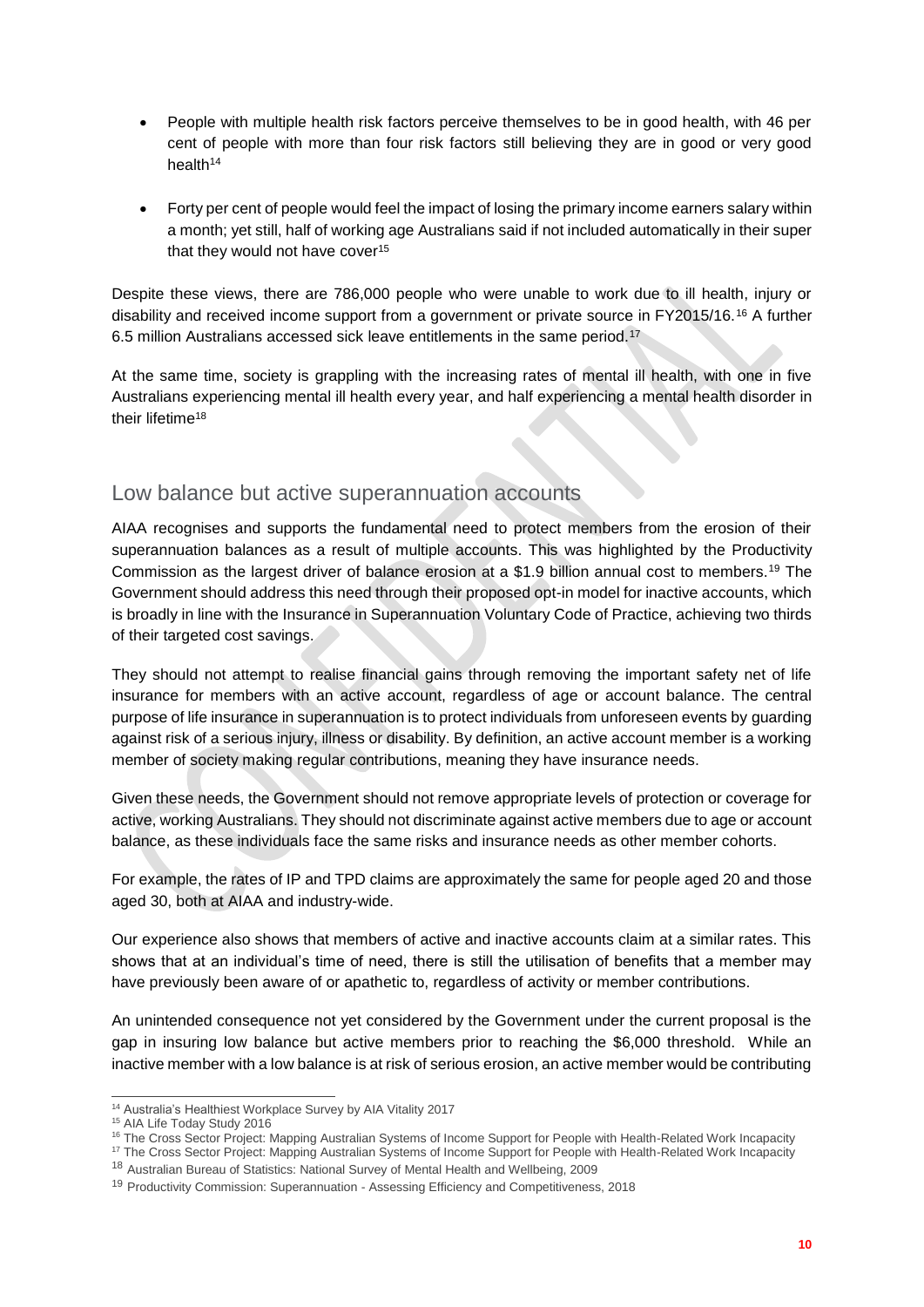to their account. Incoming measures in the Insurance in Super Voluntary Code of Practice, where the cost of cover cannot exceeds 1 per cent of estimated earnings, will mitigate erosion issues for contributing members.

For an average full-time working Australian with total earnings of \$81,500, it would take 11 months to accumulate sufficient contributions in a new account to meet the \$6,000 threshold. For the average working Australian with total earnings of just under \$62,000, it would take almost 15 months to accumulate this amount. This is a significant period where the majority of new members will be exposed without adequate protection<sup>20</sup>.

### <span id="page-11-0"></span>Case studies

 $\overline{a}$ 

The four case studies below demonstrate the value and benefits of life insurance in superannuation.<sup>21</sup>

#### **Case study 1 – new member with balance below \$6k**

Nancy had just started her first full-time job after graduating from University as a mechanical engineer. At 22, Nancy was diagnosed with ovarian cancer, only two weeks after starting her first career role. In Nancy's case, the diagnosis was early and a combination of chemotherapy and surgery was recommended and the prognosis was good. However she was told to expect to be off work for more than 12 months as she recovered.

Nancy was automatically covered by her super fund from the day she commenced employment. This meant that she was eligible to receive an income protection benefit in excess of \$5,500 each month to help her cover some of the treatment costs and maintain her lifestyle. As Nancy recovers, she has also taken advantage of AIA's CaReTM program – aimed at helping those recovering for cancer get back to wellness and prepare them for re-entry into the workforce. Nancy remains off work, but wants to get back into her old job really soon and has started discussing a gradual return to work.

Under the proposed changes to insurance in super, Nancy would not have accumulated \$6,000 in her account for at least 6 months and would not have received cover automatically. In Nancy's case, her cover may have commenced when she reached this balance but this would have been after her diagnosis and commencing treatment.

#### **Case study 2 – young member suffering from mental health issues**

Kelly worked as a hairdresser, with plans of owning her own studio in the near future. Since leaving school her focus was on being the best at what she enjoyed. Kelly has suffered recurring depressive episodes since the age of 18, but had generally been able to manage these, while still working. At 23, the severity of her mental health condition took its toll and she was unable to continue to work, despite her employer being very tolerant.

As the illness was not work related, she had to rely on her income protection cover that was provided automatically by her employers default super fund. In addition to the financial support – more than \$45,000 so far, towards replacing her lost income – Kelly was motivated to return to work. She was supported by AIA's RESTORE™ program, which helps to overcome the barriers for those suffering mental health in return to the workforce. Kelly has started a gradual return to work program, but

<sup>&</sup>lt;sup>20</sup> ABS- average weekly earnings November 2017. This allows for contributions tax but ignores fees and investment earnings. <sup>21</sup> Case studies represent real-life examples of AIAA members. Names and other personal or identifying details have been either removed or adapted for privacy reasons.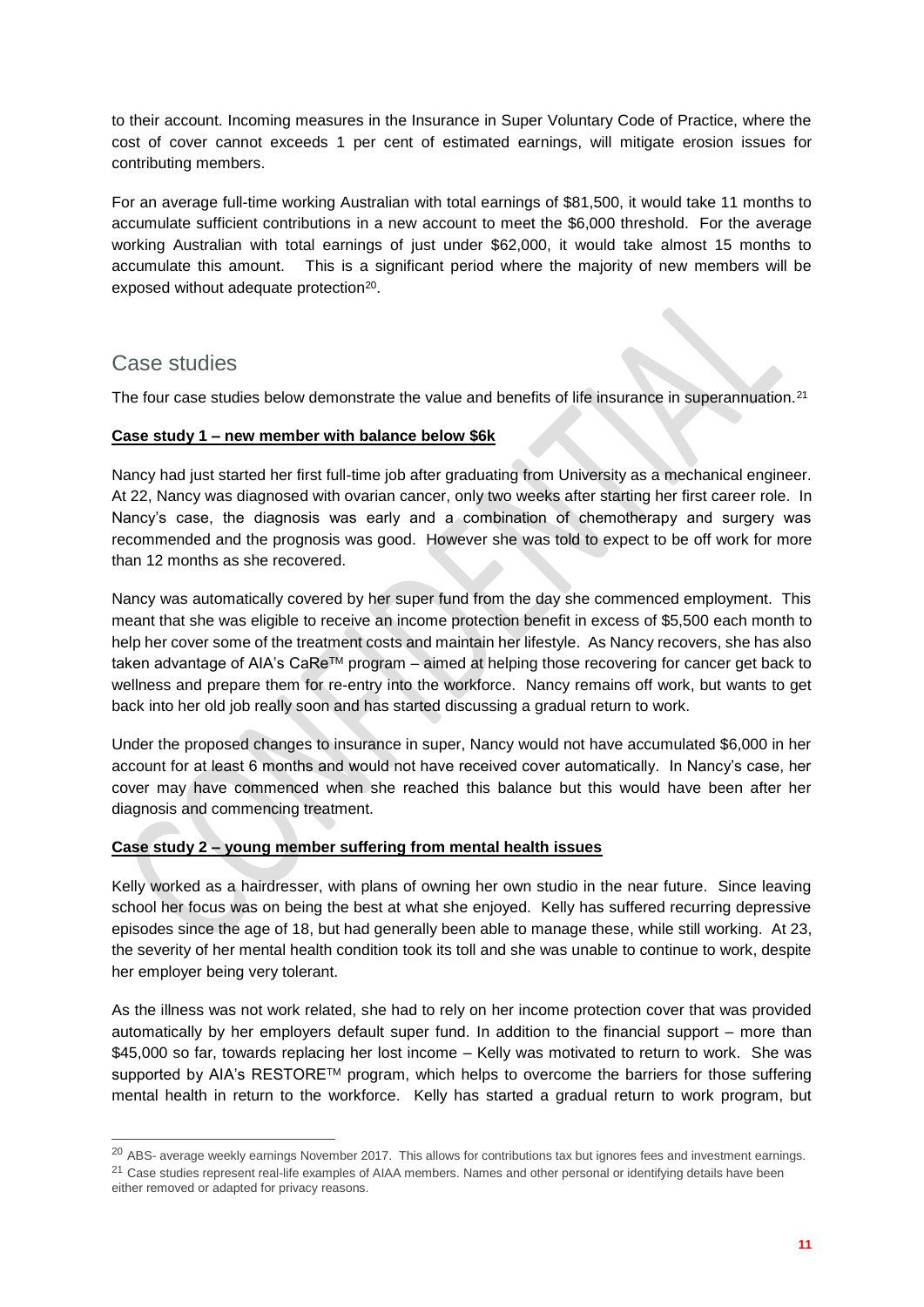continues to receive financial support from her income protection cover as well as regular check in's with her rehabilitation consultant.

Under the proposed changes to insurance in super, Kelly would not have been entitled to automatic insurance unless she had elected to opt-in. Many younger people have low levels of financial literacy and engagement, and it is likely that Kelly would not have opted-in for cover. She would have been reliant on social security to provide her with some income and would not have received tailored rehabilitation and return to work support.

#### **Case study 3 – young member suffering terminal illness, married with dependants**

Brandon always wanted to do something with his hands, doing an apprenticeship in tool making straight from school. Unlike some of his mates who went to university, Brandon was earning an income from his late teens. Brandon and Jane married at 20 and wanted to start a family straight away. They were also lucky to be able to buy a 2 bedroom unit close to work to get their first step on the property ladder. Jane gave birth to twins when Brandon had just turned 23 – a late birthday present.

Brandon was diagnosed with a malignant melanoma – skin cancer - when the twins were just 6 months old. Unfortunately for Brandon and his young family the diagnosis was terminal and he was certified as having less than 24 months life expectancy. Surgery and other treatment simply wasn't an option.

Brandon didn't know where to start, but contacted his super fund to see how he could get access to his superannuation. He was told that in additional to the \$20,000 in his account he also had life insurance cover, with a payment of \$168,000 for terminal illness.

While the financial payment could never replace Brandon, it did provide some financial support for Jane and the twins in preparing for the end. Part of the superannuation payment was used to reduce the mortgage and give Jane some time to get back on her feet. It also allowed Brandon to go on one last surfing trip with his mates to Bali.

Under the proposed changes to insurance in super, Brandon would not have been entitled to automatic insurance unless he had elected to opt-in. Many younger people have low levels of financial literacy and engagement, and it is likely that Brandon would not have opted-in for cover.

#### **Case study 4 – heavy manual worker who suffered a serious accident and claimed TPD**

Mal always wanted to find the right work – life balance. More life than work was always his approach. Finishing work for the weekend and getting out on his mountain bike with his girlfriend and his mates was what made the week bearable.

Mal worked as a construction rigger, having worked in construction since leaving school. While suffering a few scrapes and minor injuries at work, that resulted in some workers compensation support - he always wanted to keep active.

Just before his 25th birthday, Mal was seriously injured while mountain bike riding. It was a momentary loss of attention but it had lifelong implications. Mal suffered serious spinal injuries resulting in paraplegia and would never be able to return to work. A wheelchair was his next destination.

Mal was fortunate that he listened to his dad (sometimes). His dad encouraged him to take an interest in his super and the need to consider life insurance – just in case something happened. Mal was able to claim his TPD cover, resulting in a payment of over \$180,000. Not enough to replace the income and lifestyle he had lost – but did allow him some freedom in modifying the family home to cater for the wheelchair.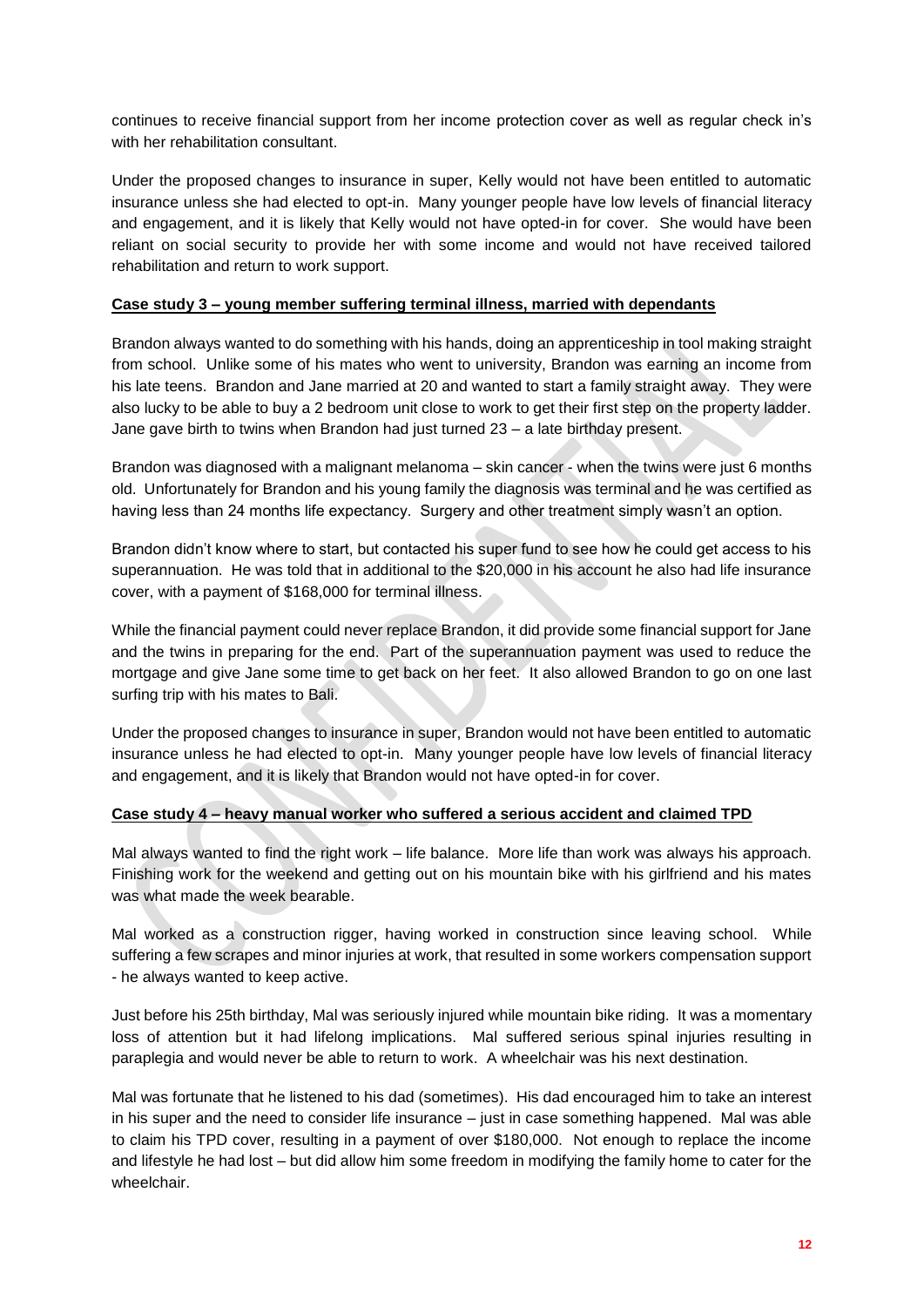Under the proposed changes to insurance in super, Mal would not have received life insurance automatically, instead he would have been required to opt in. In Mal's case, it's likely his dad would have encouraged him to take up that option. However, what isn't clear is what hurdles Mal may have faced in being able to opt-in. Working in a heavy manual occupation, with recent time off work for workplace injuries, could have prevented Mal from getting any cover for disability at all, or may have imposed limitations on that cover. Despite the best endeavours of Mal's dad to make sure that his young son was protected – Mal would have to satisfy some hurdles to obtain cover and those hurdles would likely be higher for someone working in his field.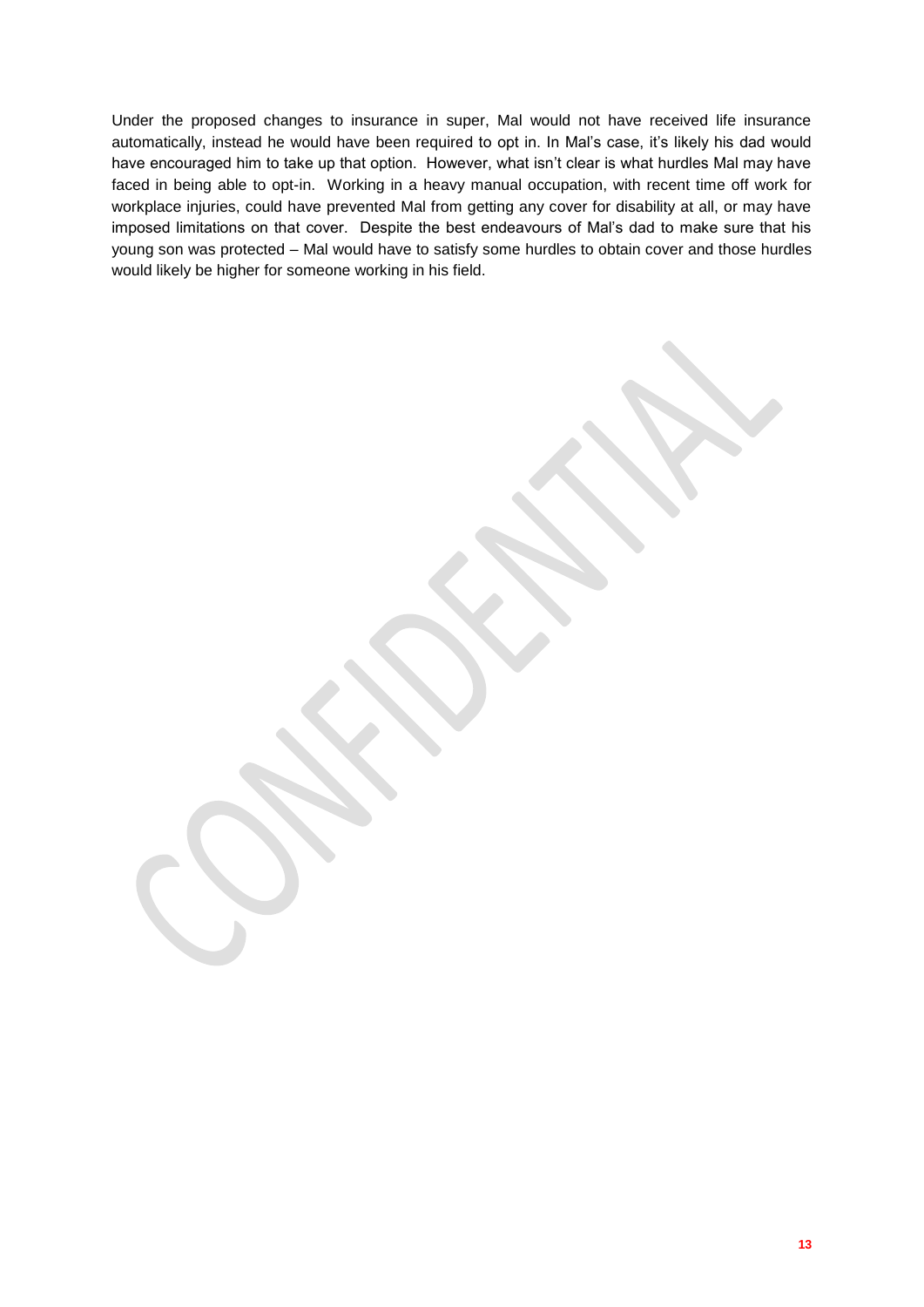# <span id="page-14-0"></span>The impact of the proposed budget measures

### <span id="page-14-1"></span>Financial comparisons of removing default life insurance for under 25s

Core to the Government's proposed reforms to remove default life insurance for under 25s is the unnecessary erosion of superannuation balances for young Australians. AIAA supports this intent and the need for members to have more funds in retirement, however new research commissioned by AIAA and completed by Rice Warner highlights that the reforms will fail to have a material impact on an individual's retirement balance.

To demonstrate this, AIAA has assessed the impact of an individual's retirement balance based on three potential scenarios in Table 3: 22

| <b>Scenario</b>                                       | <b>Balance at retirement</b><br>(today's dollars) | Percentage<br><i>improvement</i><br>from current |
|-------------------------------------------------------|---------------------------------------------------|--------------------------------------------------|
| Current arrangements                                  | 528,300                                           | $\overline{\phantom{a}}$                         |
| Premiums start from age 25, premiums increased by 15% | 529,700                                           | 0.27                                             |
| Premiums start at age 25, no changes to premium rates | 532,300                                           | 0.76                                             |

**Table 3. Impact of Budgetary changes on individuals retirement balance**

The research demonstrates that the benefits of removing default life insurance for under 25s would be minimal. In the instance of premiums commencing from age 25, and factoring in an estimated premium increase for remaining members of up to 15 per cent, the average improvement in retirement balances would be just 0.27 per cent or \$1,400 over the course of an individual's working life.

In the unlikely event of premiums remaining flat, average retirement balances are still only expected to improve by a marginal amount of 0.76 per cent in comparison to current arrangements.

It is false to assume that young Australians don't require insurance and this data raises legitimate questions as to the value of such reforms, where under 25s will forgo the valuable protections afforded under the safety net of group insurance for minimal financial gains in retirement. Further supporting the research is that rates of IP and TPD claims at AIAA are approximately the same for people aged 20 and those aged 30, a percentage of claims that is reflected industry-wide.

## <span id="page-14-2"></span>Impact on Government and the economy of removing default life insurance

The research also demonstrates that the collective impact of the proposed reforms would come at an annual cost of \$2.46 billion to the Government and Australian economy<sup>23</sup>. AIAA considers that this research, outlined in Table 4, raises concerns as to the financial merits for such reforms.

<sup>-</sup> $22$  Rice Warner: Economic Impact of 2018 Federal Budget Proposed Insurance Changes, 2018

<sup>&</sup>lt;sup>23</sup> Rice Warner: Economic Impact of 2018 Federal Budget Proposed Insurance Changes, 2018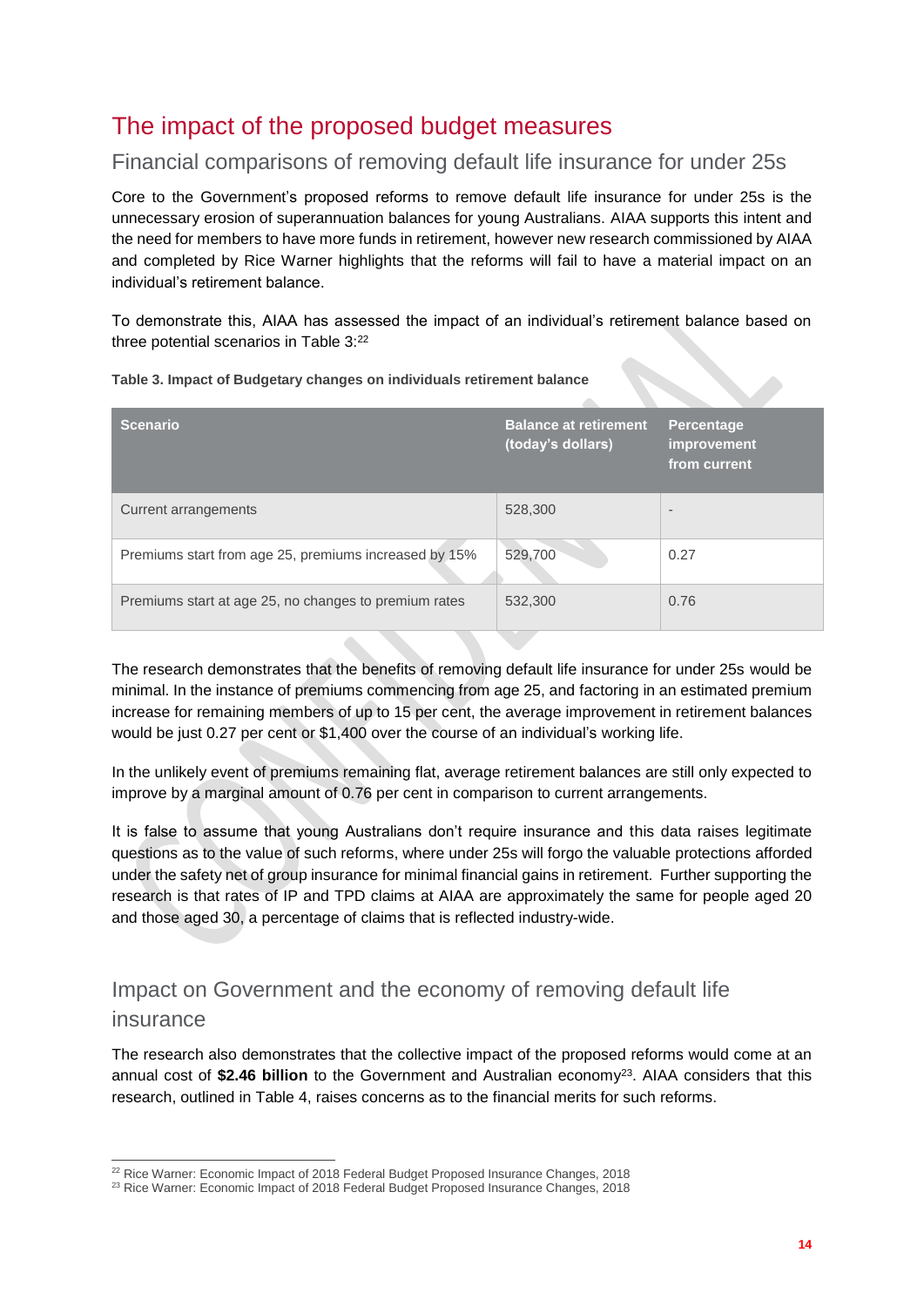| Table 4. Additional annual cost to Government and the economy |
|---------------------------------------------------------------|
|                                                               |

| Annual cost of proposed Federal Budget changes to insurance in<br>superannuation | (\$ million p.a.) |
|----------------------------------------------------------------------------------|-------------------|
| Lost tax due to reduced insurance claim payments                                 | (277.0)           |
| Lost spending capacity due to reduced insurance claim payments                   | (2,493.0)         |
| Increased social security spending due to reduced insurance claim payments       | (185.7)           |
| <b>Total Lost</b>                                                                | (2,955.7)         |
| Gained tax due to reduced contribution tax concessions                           | 451.9             |
| Gained tax due to reduced earnings tax concessions                               | 40.7              |
| <b>Total Gained</b>                                                              | 492.6             |
| <b>Total</b>                                                                     | (2,463.1)         |

In assessing the isolated tax implications of the proposed reforms, the research indicates that Government will benefit from a marginal gain of \$29.9 million in taxation revenue each year. AIAA does not consider this gain in taxation revenue to be sufficient in offsetting the potentially devastating social impacts of removing the important safety net of default life insurance for under 25s.

### <span id="page-15-0"></span>Increased social security payments and reliance on welfare system

While governments are under increasing pressure to meet growing social security and healthcare demands, insurance in superannuation is a private sector solution minimising taxpayer costs when an individual suffers a serious injury or illness, transferring risk from the public purse to the insurer.

The removal of default life insurance will transfer this risk back to Government through the welfare system, meaning that individuals would be forced to rely exclusively on family, community and the social security system for financial support.

A reliance on social security will results in an individual's quality of life being substantially reduced, with this support generally not being sufficient to maintain a pre-disability lifestyle. For example, Youth Allowance payments are only 18 per cent of the national average wage and Disability Support Pension is only 34.5 per cent.

On the other hand, IP claimants can receive 75 per cent or more of their pre-disability income, while the average claim by AIAA for death and TPD is \$136,721. For those members under the age of 25 years, AIAA continues to pay more than 150 claimants each month, paying an average of \$227,000 each month, or \$2.7 million per annum. Over the past few years, AIAA has paid in excess of 500 IP claims of the 1,200 total claims paid to those under 25 years.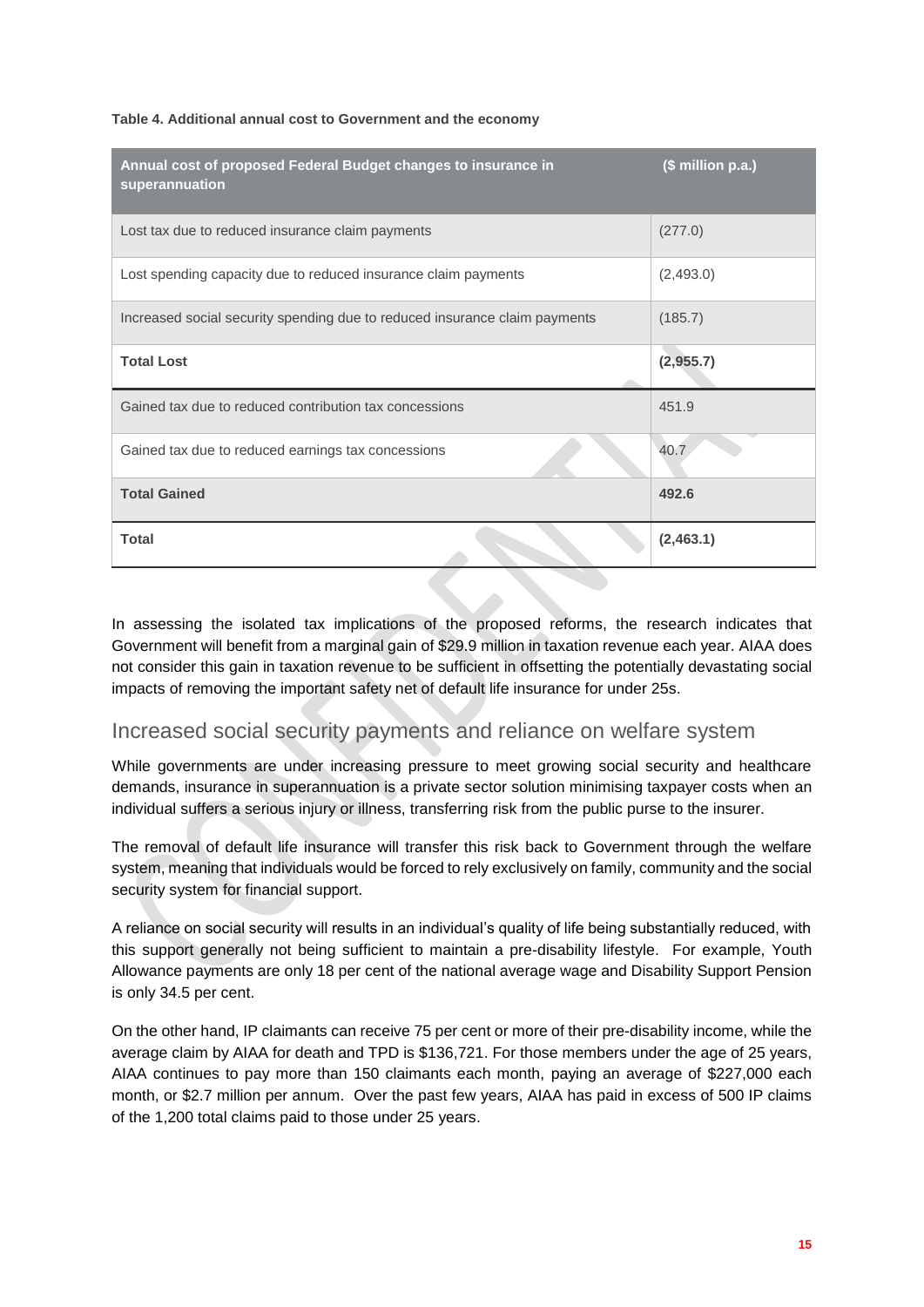The consequence of removing default insurance is that members who previously relied on claim payments will now turn to Government for financial support. Table 5 outlines the impact of this and the increased financial costs for Government to support across a death, TPD or IP benefit<sup>24</sup>.

| Table 5. Annual social security cost of removal/reduction of implementing budget changes to insurance |  |  |
|-------------------------------------------------------------------------------------------------------|--|--|
|                                                                                                       |  |  |

| <b>Segment</b>                | Total Impact / Increase (\$m) | Difference vs. current amount) |
|-------------------------------|-------------------------------|--------------------------------|
| Budget impact on death cover  | 13.0                          | 24.3%                          |
| Budget impact on TPD cover    | 50.5                          | 10.1%                          |
| Budget impact on IP cover     | 122.2                         | 17.7%                          |
| <b>Total Budgetary impact</b> | 185.7                         |                                |

In addition to the financial ramifications and lower levels of protections, a reliance on the Government through social security would also result in fewer Australians being covered in the event of a serious or unexpected life event. The research highlights the proportion of people with cover as follows<sup>25</sup>:

- **Death** 94 per cent of people currently with cover / 54 per cent post-Budget changes
- **TPD** –81 per cent of people currently with cover / 47 per cent post-Budget changes
- **IP** 33 per cent of people currently with cover / 19 per cent post-Budget changes

### <span id="page-16-0"></span>Industry sustainability

There are major sustainability risks to implementing the reforms as currently proposed and, without further consideration, these measures would have a destablising effect on the industry.

As a minimum, AIAA proposes that the Government needs to reconsider the timing of the proposed change, since this would force insurers to reprice their group insurance policies well before the deadline of 1 July, 2019 to allow super funds time to make system changes and communicate with members. Without this readjustment, insurers would potentially suffer significant financial losses, as expected claims will exceed premiums collected.

There are three main concerns in relation to the deadline. The first is that repricing policies will have long lead-times. It will not be possible for AIAA and many other insurers to review and reprice all group insurance arrangements in this timeframe given resourcing and capacity constraints. In some cases, there may be an inability to complete this contractually, until the expiry of current premium rate guarantees, as such a scenario as proposed by the Budget announcements would never have been contemplated in previous agreements.

The second is the challenge for insurers to appropriately reprice premiums. This would lead to insurers being forced to predict the behaviours and opt-in preferences of members, which would leave the sector

<sup>-</sup><sup>24</sup> Rice Warner: Economic Impact of 2018 Federal Budget Proposed Insurance Changes, 2018

<sup>&</sup>lt;sup>25</sup> Rice Warner: Economic Impact of 2018 Federal Budget Proposed Insurance Changes, 2018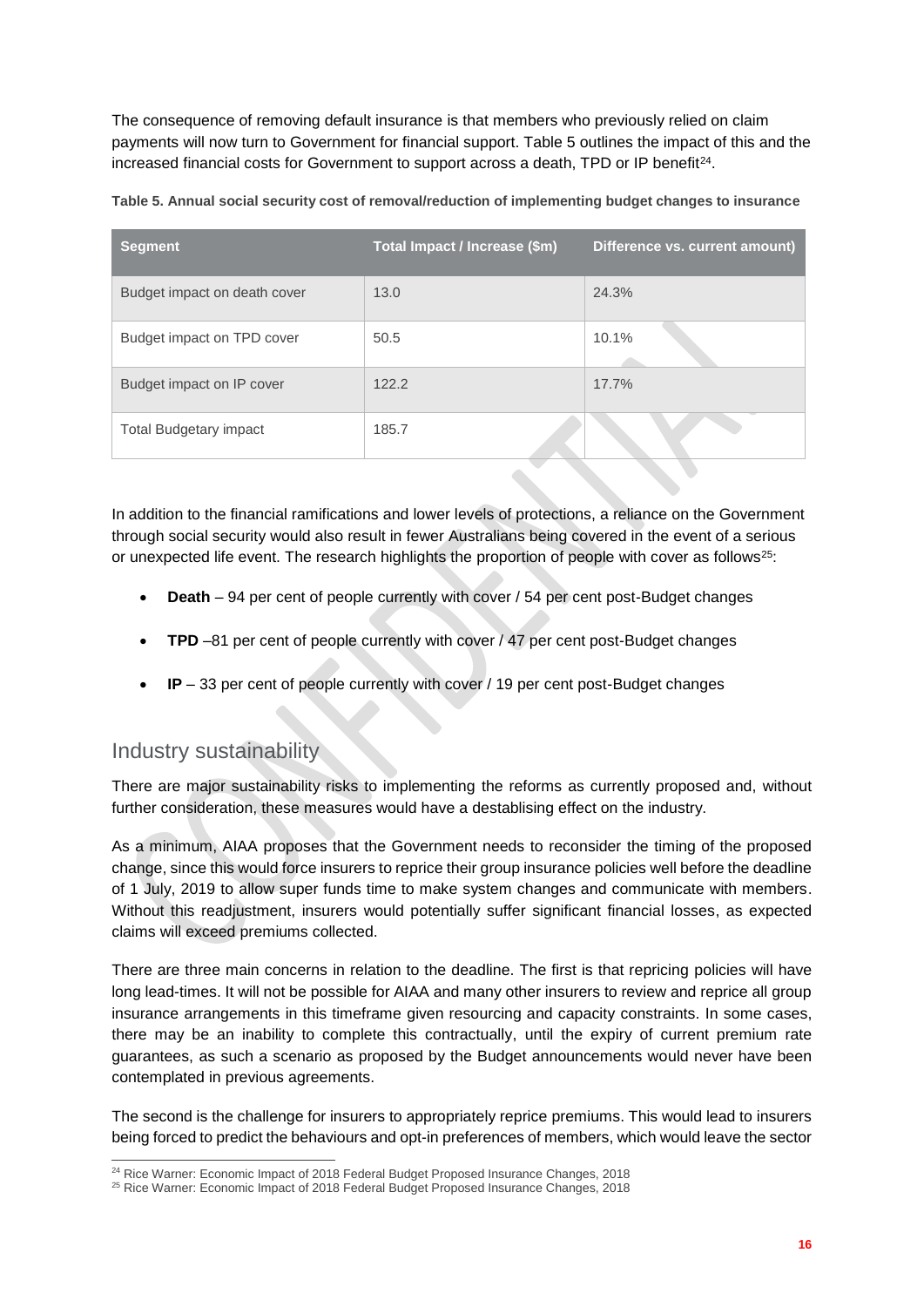exposed in setting premiums. The uncertainty around an insurer's ability to reprice, or how to price for member behaviour, could lead to significant under or over-pricing, which is not sustainable or equitable.

The third impact of the short implementation timeframes is the need for funds to undertake significant communications activities to drive member engagement and meet appropriate disclosure obligations. The current timetables pose significant hurdles for trustees and insurers that will lead to administration issues, errors and member detriment, which likely would manifest itself in increased disputes and potentially litigation.

In any case, a reduction of insurance for young Australians would increase premiums for remaining members, as removing under 25s would change the demographics of the risk pool and the underlying principle of group insurance through the distribution of risk.

Our modelling suggests that the removal of cover for members under 25 would contribute to an increase in premiums payable for remaining insured members by up to 15 per cent to compensate for the increase in the average age of insured lives. This would reflect the increased risk for insurers, including the unpredictable nature of member opt-in behaviour, which would lead to more claims given those who opt-in or retain cover are more likely to claim. This will increase the cost for remaining pool members.

AIAA also estimates that, based on previous experiences, opt-in members will be at least twice as likely to claim as members who are provide cover on an opt-out basis. This represents a distortion or inefficiency in the system, where the member pool can become unsustainable.

In a worst case scenario, this risk of instability to the system could lead to insurers and reinsurers exiting the market, reducing competition and driving up cost. The industry has demonstrated this behaviour before, with insurers and reinsurers existing the market in 2012 – 2015 because of sustainability issues.

There are also other non-financial risks to industry sustainability and the support and benefits life insurers provide to members. If a member does not have access to IP benefits, it will mean that they lose not just financial support but additional support services across areas such as occupational rehabilitation. These wellness programs that previously supported a member in their recovery and return to health will now be their responsibility and have to be sourced by the individual themselves. This is not a good outcome for the individual, and will have broader social and economic impacts as a result.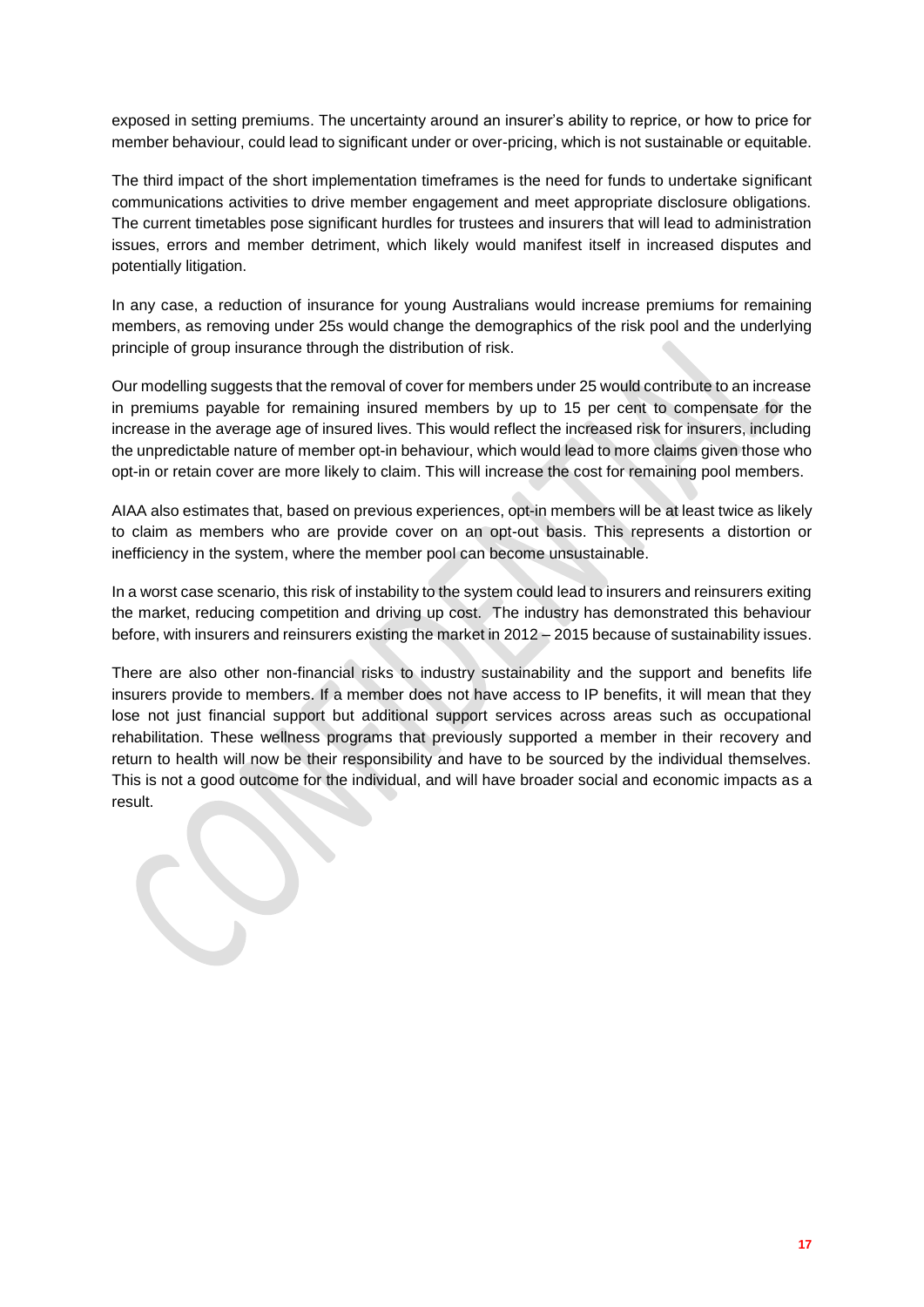# <span id="page-18-0"></span>Unintended consequences and the implications for Government

# <span id="page-18-1"></span>Life insurance becomes unattainable for casual workers and high-risk

### occupations

The Government's proposed changes could lead to many young Australians working in casual employment or high-risk jobs such as the mining and construction industries being unable to attain life insurance, particularly for disability, removing an important and necessary safety net.

This is because group insurance schemes were designed to accommodate a broad spectrum of risk across the nation's policy holders, and a change to the default model would leave these members exposed where there is some form of underwriting.

### <span id="page-18-2"></span>Leaves young Australians exposed and without cover

AIAA modelling indicates that the decision to remove the important safety-net of group insurance would leave at least 90 per cent - and most likely up to 98 per cent - of young Australians without cover. This puts these individuals at an extremely high risk should they need to support themselves in the event of a serious injury or illness, particularly where they are forced to leave the workforce prematurely and require long-term financial assistance.

This is concerning as most young people are less likely to be able to self-fund in the event of a serious and unexpected event given that, for many, their largest asset is their future income. These individuals and their dependents may then be forced to rely on family, community and the social security system.

In particular, removing the important safety-net of group insurance for younger Australians puts those individuals with a young family, raising children or paying a mortgage at a higher risk. Without insurance, many individuals and families may need to sell their homes or move to rental properties that are lower cost – resulting in children changing schools, and loss of social circles when people most need support.

Equally, there is a significant risk in moving to an opt-in model for active contributing members, which goes beyond the core need for the industry to address balance erosion as a result of duplicate accounts. The Government should not reduce cover for active members, nor should they determine the insurance needs of working Australians based on balance, as these individuals have the same insurance requirements as other member cohorts.

### Fails to account for the rapid rise of mental health disorders

Mental ill health is becoming more prominent in society and is more common for individuals at a younger age than other claims causes. Mental ill health has grown to now represent the third largest area of all claims at AIAA, sitting behind only cancer and musculoskeletal conditions as the leading claim causes. Mental ill health is also the largest claim cause at AIAA for group insurance TPD claims for members under 25, representing one in four of all claims; and is the third largest claim cause for IP.

Removing default life insurance would be a significant backward step in supporting those with a mental health disorder, and that these individuals would find it more challenging to receive the support and financial protections they need to overcome their illness.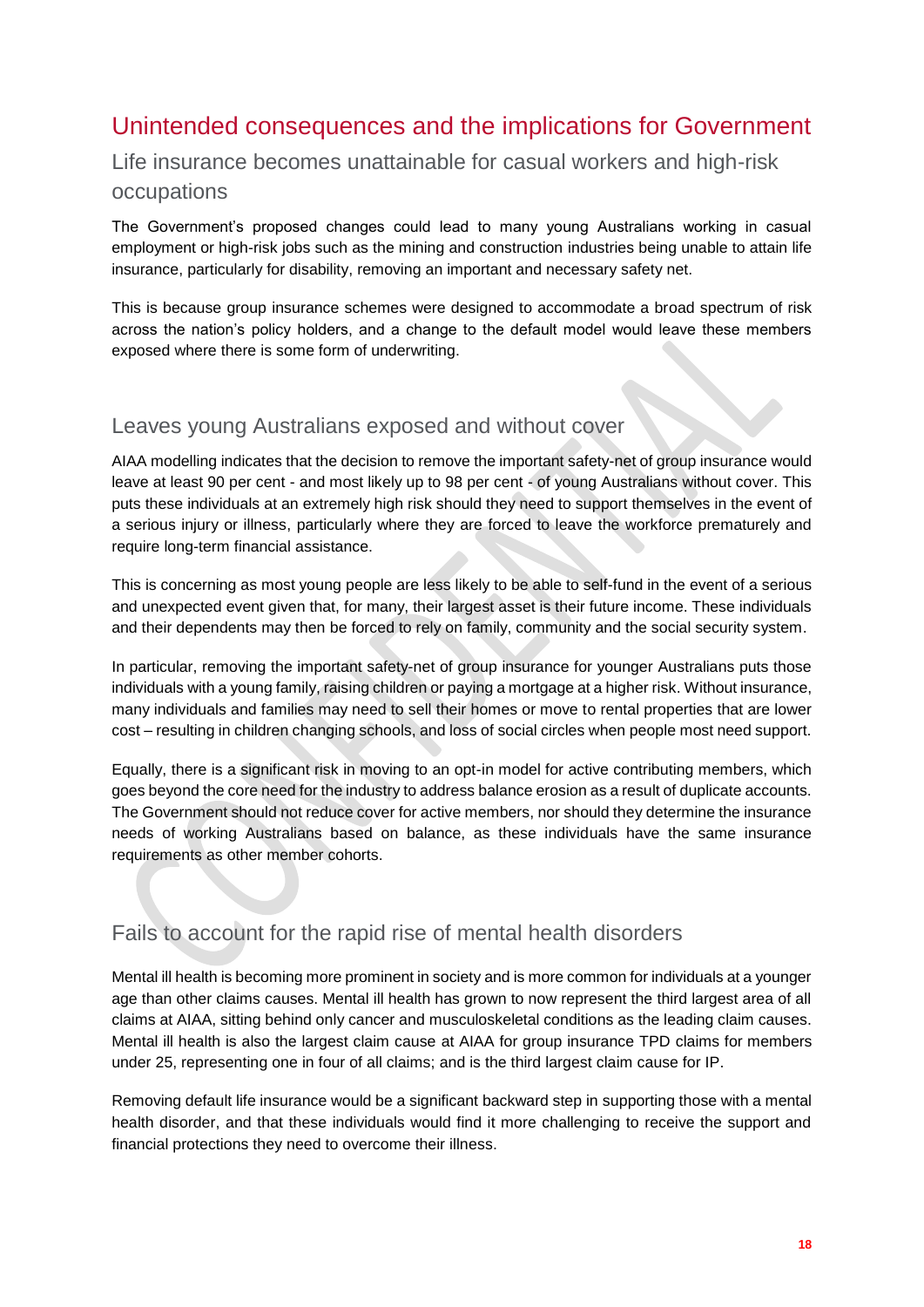It should be recognised that life insurance is especially important for those impacted by mental ill health as it's much harder to establish a mental health claim under workers compensation because the condition needs to be work related. Currently, mental health makes up only 6 per cent of claims for workers' compensation, which is well below the life insurance average<sup>26</sup>. In some states in Australia, 65 per cent of psychological claims made as part of workers' compensation are rejected<sup>27</sup>. Without life insurance, these individuals would be left without financial support, which is likely to exacerbate their condition.

<sup>-</sup><sup>26</sup> Safe Work Australia: Work-related mental disorder profile, 2015

<sup>27</sup> The Cross Sector Project: Mapping Australian Systems of Income Support for People with Health-Related Work Incapacity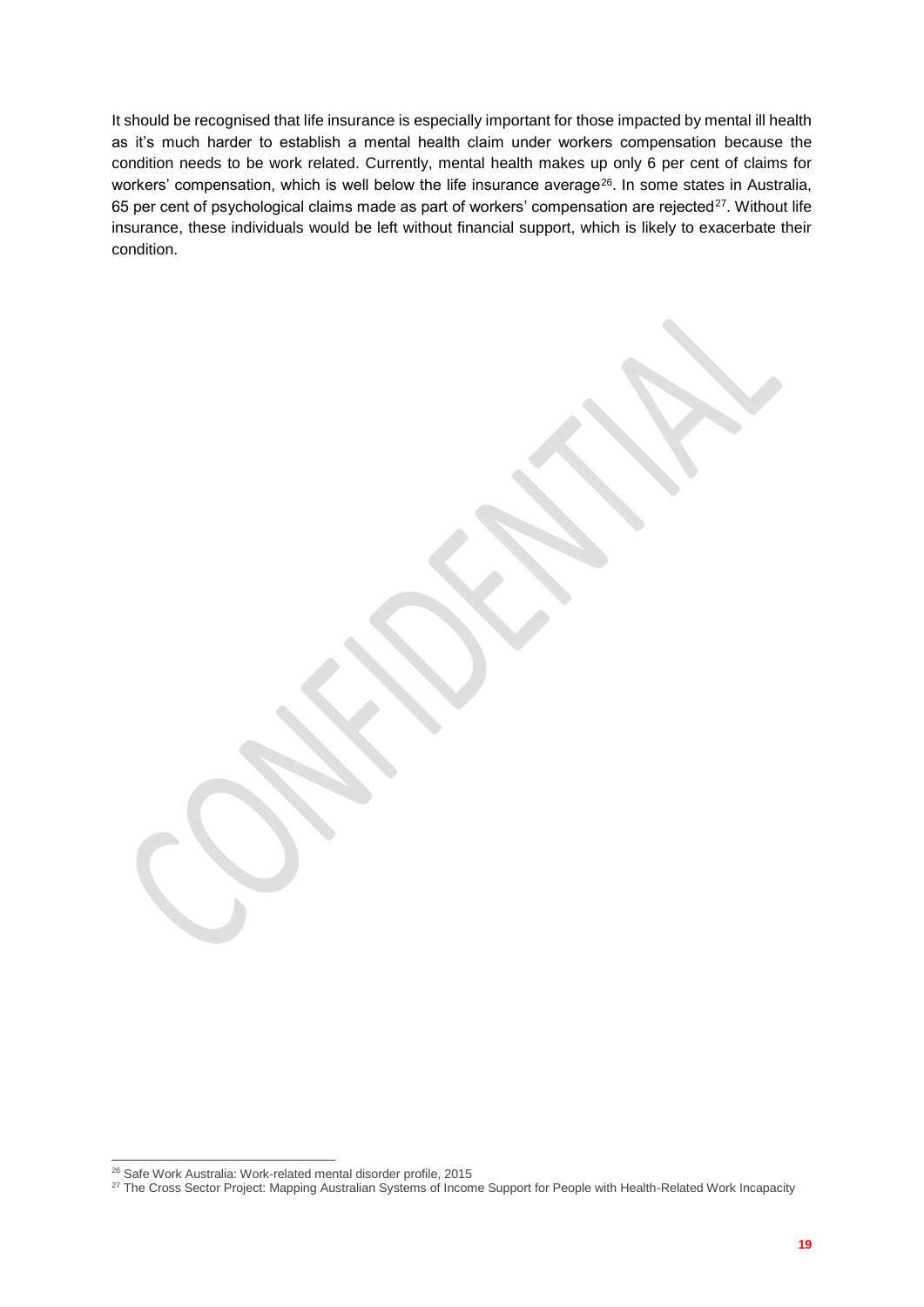# <span id="page-20-0"></span>AIAA's proposed alternative

#### <span id="page-20-1"></span>AIAA supports measures to remove unnecessary balance erosion

AIAA supports the intention of the Government's proposed reforms to protect superannuation balances from inappropriate erosion and is committed to working towards meaningful changes across the industry. However, to achieve meaningful change, the Government must find the right balance of appropriate protection against premium costs for members.

In considering these reforms and, in-line with supporting the intention to protect balances from unnecessary erosion, AIAA endorses the proposed opt-in model for inactive accounts where a contribution has not been received in 13 months or longer. By adopting this measure, which is broadly consistent with the Insurance in Superannuation Working Group Voluntary Code of Practice, the Government can achieve two thirds of its targeted costs savings and address the primary concerns of duplicate accounts.

### Transition deadline must be extended

The Government must also consider its proposed deadline of 1 July 2019 for the implementation of any reforms. This is not a sufficient period of time to implement such fundamental changes and would likely lead to significant instability in the system. In addition to the challenge of re-pricing policies, the deadline does not allow the industry to appropriately communicate with its members to drive the right degree of member engagement. Allowing sufficient time for trustees to engage with members will increase the number of individuals who make active choices about their insurance, with higher opt-in rates meaning a more sustainable life insurance in superannuation system.

### <span id="page-20-2"></span>Maintain an opt-out model for young Australians under 25

The proposed changes for under 25s do not adequately consider the potential unintended consequences of removing cover for younger Australians. While these changes may deliver a marginal protection of retirement savings for those who reach retirement age, at an increased retirement balance of just 0.27 per cent, they do not consider the financial protection required for those who have their working life cut short by an unfortunate event, injury or illness.

For reasons outlined in this submission, a decision to prioritise cost savings for under 25s at the expense of the group insurance safety net will have devastating consequences for the many young people who rely on life insurance each year. The Government cannot ignore or underestimate the potentially life changing consequences associated with these individuals not being appropriately insured.

A more appropriate solution would be to streamline the type of protections offered to young Australians to ensure that products are better aligned to their needs and offered at a more affordable rate. Trustees are best place to determine the appropriate cover for their members based on demographics, needs and risk profile.

At the same time, AIAA recognises the need for superannuation fund trustees, particularly those in the default system, to engage and communicate more effectively with their younger members to ensure they understand the benefits of life insurance and the cover provided. This period of consultation with